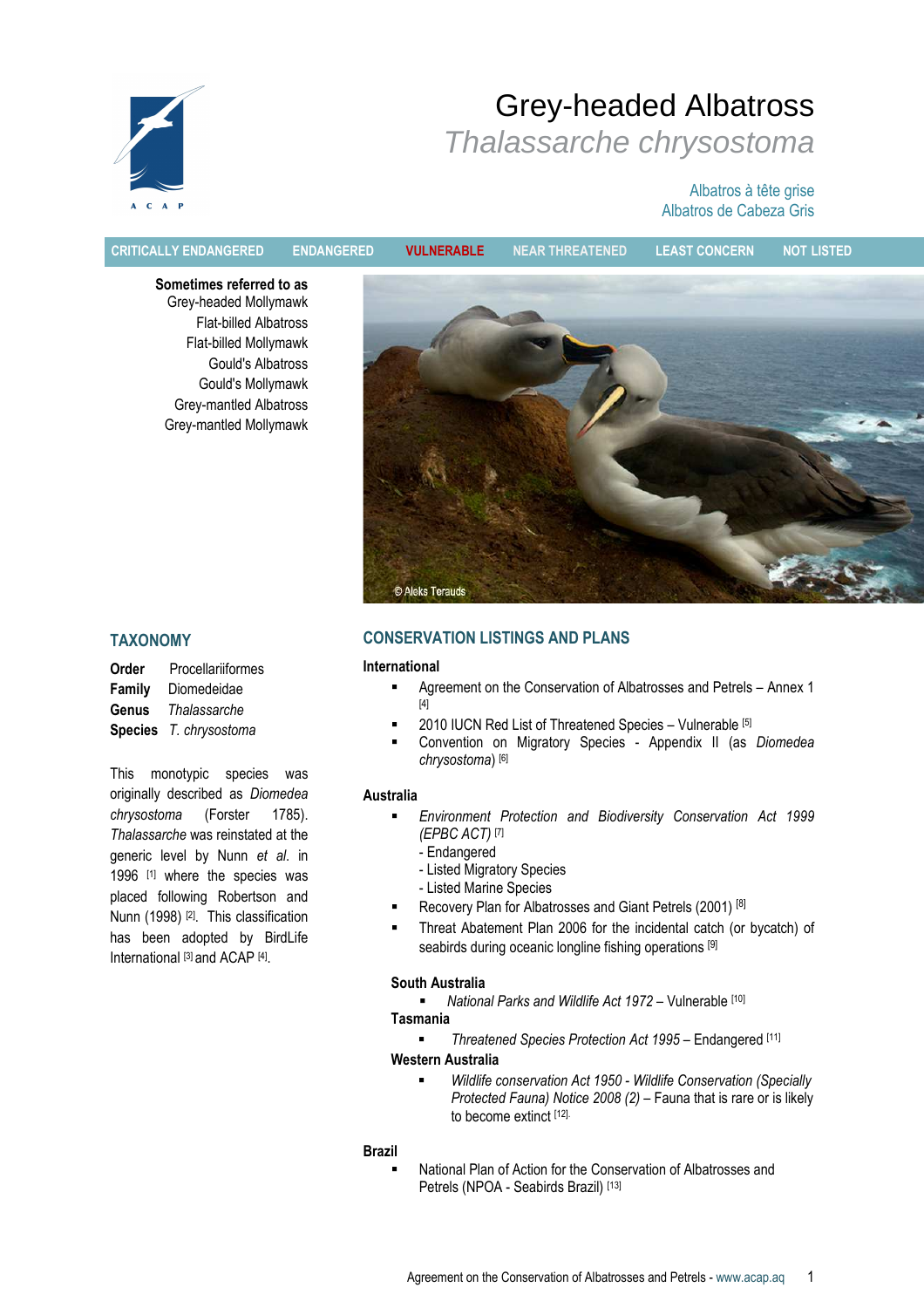# Chile

National Plan of Action for reducing by-catch of seabirds in longline fisheries (PAN-AM/CHILE) 2007 [14]

# Falkland Islands (Islas Malvinas)

- **Conservation of Wildlife and Nature Ordinance 1999** [15]
- Fisheries (Conservation and Management) Ordinance 2005 [16]
- Falkland Islands FAO National Plan of Action for Reducing Incidental Catch of Seabirds In Longline Fisheries 2004 [17]

#### France

Ministerial Order of 14 August 1998 (Arrêté du 14 août 1998; as Diomedea chrysostoma) [18] - Listed Protected Species

#### New Zealand

- New Zealand Wildlife Act 1953<sup>[19]</sup>
- **Action Plan for Seabird Conservation in New Zealand; Part A: Threatened Seabirds [20]**
- New Zealand Conservation Status 2008 Nationally Critical [21]

#### South Africa

- Sea Birds and Seals Protection Act, 1973 (Act No. 46 of 1973) (SBSPA) [22]
- Marine Living Resources Act (Act No. 18 of 1996): Publication of Policy on the Management of Seals, Seabirds and Shorebirds: 2007 [23]
- **National Plan of Action (NPOA) for Reducing the Incidental Catch of Seabirds in Longline Fisheries 2008** [24]

#### South Georgia (Islas Georgias del Sur)

- Falkland Island Dependencies Conservation Ordinance 1975 [25]
- FAO International Plan of Action Seabirds: An assessment for fisheries operating in South Georgia and South Sandwich Islands [26]

# BREEDING BIOLOGY

Thalassarche chrysostoma is a biennially breeding species, although 5.4% and 1% of successful breeders on Marion Island and Bird Island, South Georgia (Islas Georgias del Sur) respectively, attempt to breed annually [27]. Birds return to colonies in early September to early October [28, 29] (Table 1). Laying occurs in October and extends over a period of c. 15-20 days, with mean date at most sites c. 17-20 October, with little annual variation [28, 29, 30]. Incubation averages 72 -74 days, with most chicks hatching in December [28, 29, 30] and fledging in late April-May when around 116-145 days old [28, 30, 31]. Immature birds begin returning to land when at least three years old, but most commonly at age 6-7 [32]. The average age of first breeding on Campbell Island is 13.5, but can be as early as eight [29]. On Macquarie Island, age of first breeding ranges from 7-10 years <sup>[33]</sup> and the modal age at first breeding on South Georgia (Islas Georgias del Sur) is 12 years <sup>[34]</sup>.

Table 1. Breeding cycle of T. chrysostoma across all sites. See text for site-specific periods.

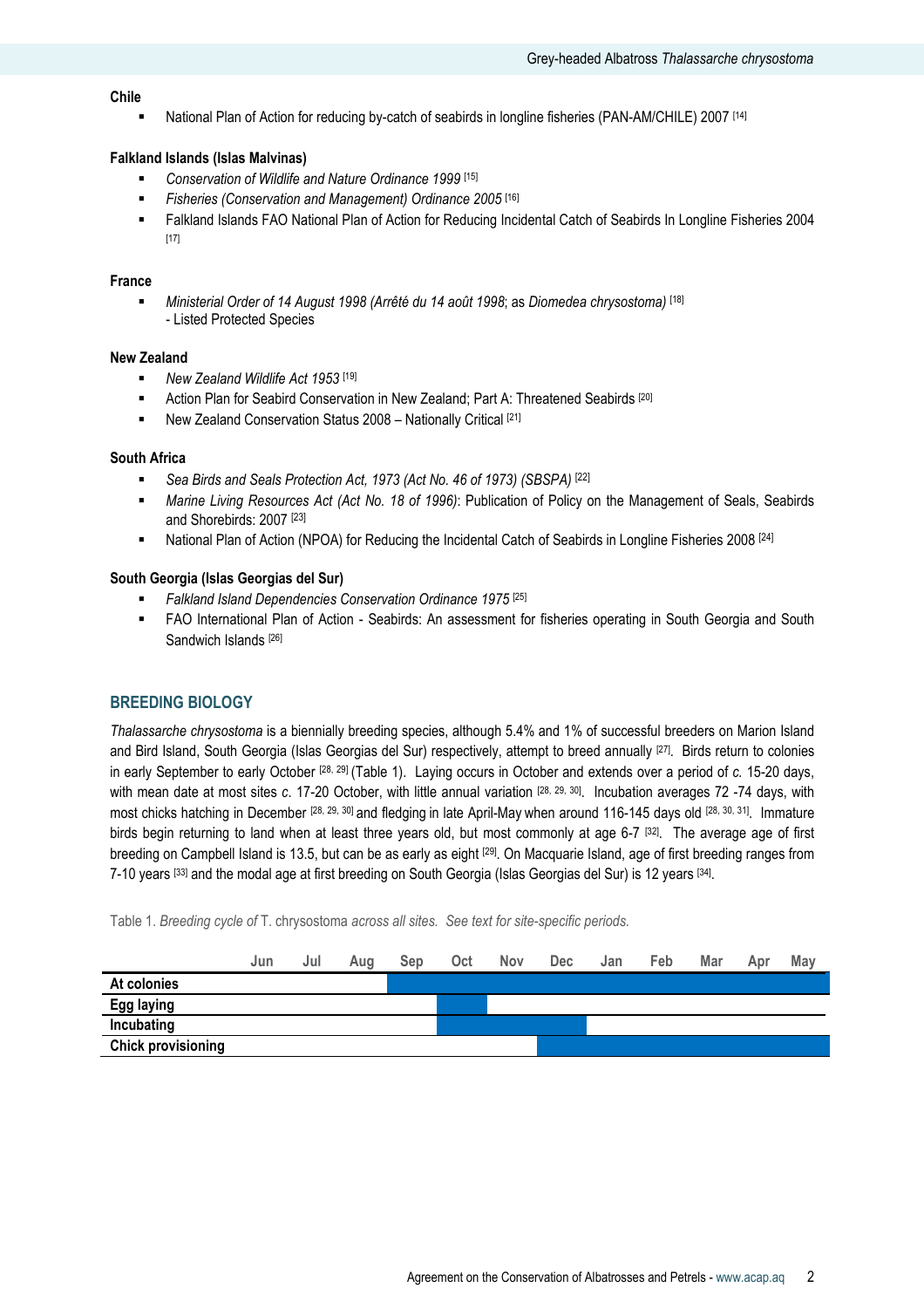# BREEDING STATES

Table 2. Distribution of the global T. chrysostoma population among Parties to the Agreement.

|                       | Australia | Chile | Disputed* | <b>France</b> | <b>New Zealand</b> | <b>South Africa</b> |
|-----------------------|-----------|-------|-----------|---------------|--------------------|---------------------|
| <b>Breeding pairs</b> | 1%∵       | 18%   | 50%       | 14%           | 7%                 | 11%                 |

\*A dispute exists between the Governments of Argentina and the United Kingdom of Great Britain and Northern Ireland concerning sovereignty over the Falkland Islands (Islas Malvinas), South Georgia and the South Sandwich Islands (Islas Georgias del Sur y Islas Sandwich del Sur) and the surrounding maritime areas.

## BREEDING SITES

Thalassarche chrysostoma breed on six subantarctic islands or archipelagos – South Georgia (Islas Georgias del Sur), Crozet, Kerguelen, Macquarie, Prince Edward, and Campbell, as well as on two island groups off southern Chile – Diego Ramirez and Ildefonso (Figure 1). Approximately half of the global population occurs on South Georgia (Islas Georgias del Sur) (Table 2). The annual breeding population is estimated at c. 96,000 pairs (Table 3).



Figure 1. The location of the main T. chrysostoma breeding sites and the species' approximate range. The boundaries of selected Regional Fisheries Management Organisations (RFMOs) are also shown.

CCAMLR – Commission for the Conservation of Antarctic Marine Living Resources CCSBT - Convention for the Conservation of Southern Bluefin Tuna

IATTC - Inter-American Tropical Tuna Commission

ICCAT - International Commission for the Conservation of Atlantic Tunas

IOTC - Indian Ocean Tuna Commission

WCPFC - Western and Central Pacific Fisheries Commission

Table 3. Estimates of the population size (breeding pairs) for each T. chrysostoma breeding site. Table based on unpublished data (Tasmanian Department of Primary Industries and Water (DPIW) - Macquarie Island; R.J.M. Crawford and B.M. Dyer, Department of Agriculture, Forestry and Fisheries (DAFF) – Marion Island), and published references as indicated. See Glossary and Notes for explanation of Monitoring method and Monitoring accuracy codes.

| <b>Breeding site location</b>           | <b>Jurisdiction</b> | <b>Years monitored</b> | <b>Monitoring</b><br>method | <b>Monitoring</b><br>accuracy | <b>Annual breeding</b><br>pairs (last census) |
|-----------------------------------------|---------------------|------------------------|-----------------------------|-------------------------------|-----------------------------------------------|
| Macquarie Island<br>54° 37'S, 158° 51'E | Australia           | 1995-2008              |                             | <b>High</b>                   | 94 (2007)                                     |
| Total<br>% of all sites                 |                     |                        |                             |                               | 94<br>$< 1\%$                                 |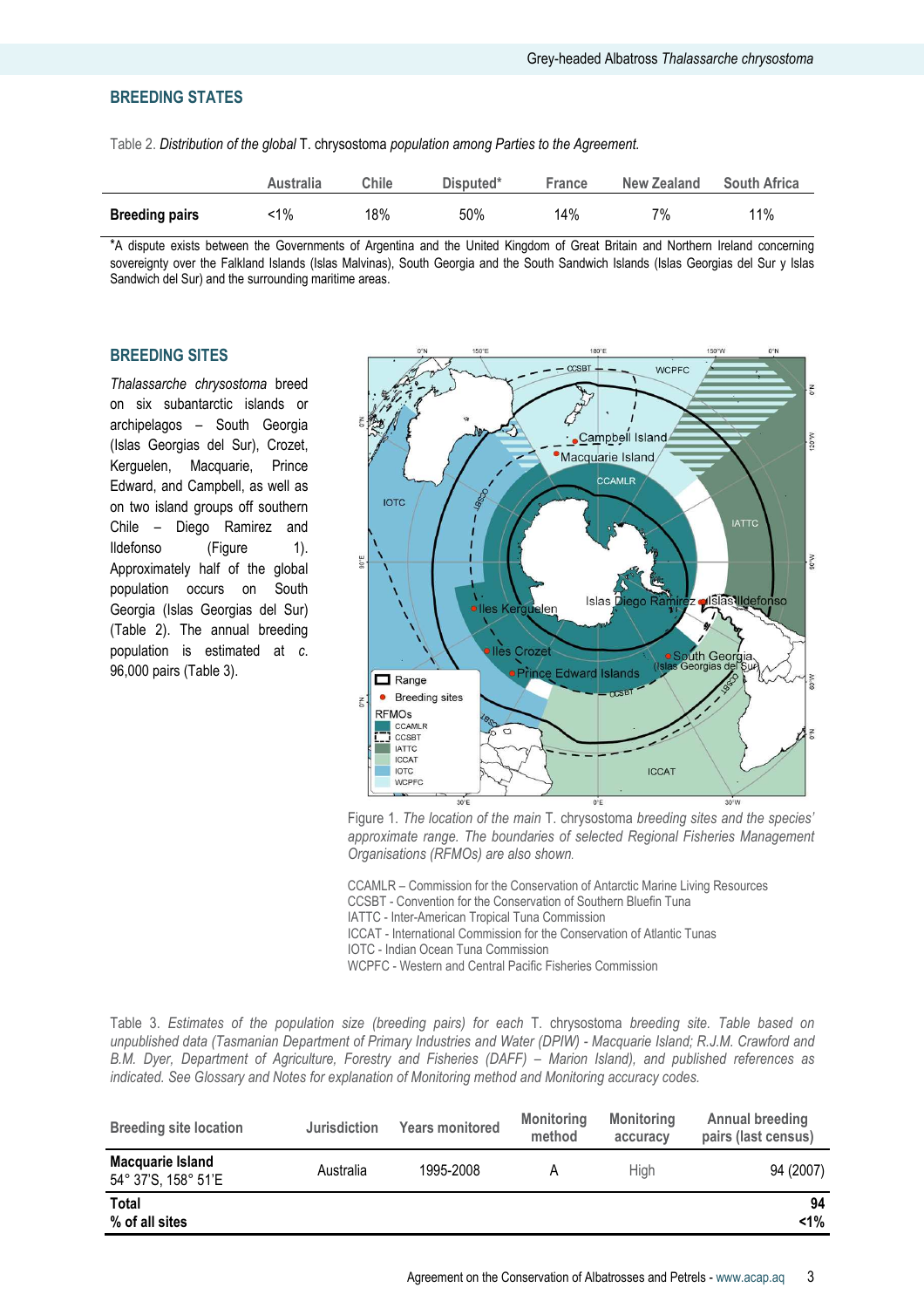| Islas Diego Ramirez <sup>[35]</sup>                     |              | 1981, 2003        |              |              |                               |
|---------------------------------------------------------|--------------|-------------------|--------------|--------------|-------------------------------|
| 56° 31'S, 68° 43'W                                      |              |                   |              |              |                               |
| Isla Gonzalo<br>Isla Bartolomé                          |              | 2003<br>2003      | A, D, E<br>D | High<br>High | 4,523 (2003)<br>10,880 (2003) |
| <b>Islote Santander</b>                                 |              | 2003              | D            | High         | 404 (2003)                    |
| <b>Islote Ester</b>                                     | Chile        | 2003              | D, E         | High         | 577 (2003)                    |
| Islote Mendoza                                          |              | 2003              | D            | High         | 174 (2003)                    |
| <b>Islote Martinez</b>                                  |              | 2003              | D            | High         | 69 (2003)                     |
| <b>Islote Schlatter</b>                                 |              | 2003              | D            | High         | 97 (2003)                     |
| <b>Islote Norte</b>                                     |              | 2003              | D            | High         | 463 (2003)                    |
| <b>Islas Ildefonso</b>                                  |              |                   |              |              |                               |
| 55° 44'S, 69° 28'W                                      | Chile        |                   |              |              |                               |
| Isla Grande                                             |              | 2003              | A            | High         | 8 (2003) [36]                 |
| <b>Total</b>                                            |              |                   |              |              | 17,186                        |
| % of all sites                                          |              |                   |              |              | 17.9%                         |
| South Georgia (Islas                                    |              |                   |              |              |                               |
| Georgias del Sur) <sup>[37]</sup><br>54° 19'S, 36° 49'W |              |                   |              |              |                               |
| Main Island, Willis Islands                             |              | 1985, 2004        | A, E         | High         | 5,177 (2004)                  |
| Trinity Island, Willis Islands                          |              | 1985, 2004        | A, E         | High         | 3,309 (2004)                  |
| Hall Island, Willis Islands                             |              | 1985, 2004        | A, E         | High         | 2,686 (2004)                  |
| <b>Bird Island</b>                                      | Disputed*    | 1991, 2004        | A, E         | High         | 5,120 (2004)                  |
| Sorn & Bern coast                                       |              | 1985, 2004        | A, E         | High         | 1,625 (2004)                  |
| Cape North                                              |              | 1986, 2004        | A, E         | High         | 488 (2004)                    |
| Paryadin Peninsula north                                |              | 1985, 2004        | A, E         | High         | 6,721 (2004)                  |
| Jomfruene                                               |              | 1985, 2004        | A, E         | High         | 490 (2004)                    |
| Paryadin Peninsula south                                |              | 1985, 2004        | A, E         | High         | 22,058 (2004)                 |
| <b>Total</b>                                            |              |                   |              |              | 47,674                        |
| % of all sites                                          |              |                   |              |              | 49.8%                         |
| <b>Iles Crozet</b>                                      |              |                   |              |              |                               |
| 46° 26'S, 51° 47'E                                      |              |                   |              |              |                               |
| lle de la Possession                                    | France       | 1980-1982         | A            | High         | 10 (1982) [38]                |
| lle de l'Est                                            |              | 1980-1982         | Α            | High         | 3,750 (1982) [38]             |
| Ile des Pingouins                                       |              | 1980-1982         | А            | Low          | 2,000 (1982) [38]             |
| llots des Apôtres                                       |              | 1980-1982         | A            | High         | 180 (1982) [38]               |
| <b>Total</b>                                            |              |                   |              |              | 5,940                         |
| % of all sites                                          |              |                   |              |              | 6.2%                          |
| <b>Iles Kerguelen</b><br>49° 41'S, 70° 00'E             |              |                   |              |              |                               |
| lle de Croÿ                                             | France       | 1984-1987         | А            | High         | 7,860 (1987) [39]             |
| Loranchet Peninsula (Cape                               |              | 1984-1987         | А            | High         | 40-50 (1987) [39]             |
| Français)                                               |              |                   |              |              |                               |
| <b>Total</b>                                            |              |                   |              |              | 7,900                         |
| % of all sites                                          |              |                   |              |              | 8.2%                          |
| <b>Campbell Island</b>                                  |              |                   |              |              |                               |
| 52° 33'S, 169° 09'E                                     | New Zealand  | 1995-1997         | А            | High         | 6,600 (1995-1997) [40]        |
| <b>Total</b>                                            |              |                   |              |              | 6,600                         |
| % of all sites                                          |              |                   |              |              | 6.9%                          |
| <b>Prince Edward Islands</b>                            |              |                   |              |              |                               |
| 46°38'S, 37°55'E                                        |              |                   |              |              |                               |
| Marion Island                                           | South Africa | 1975, 1977, 1988, |              |              |                               |
|                                                         |              | 1989,1991-2009    | А            | High         | 7,344 (2007)                  |
| Prince Edward Island                                    |              | 2002, 2009        | A            | High         | 3,000 (2002) [41]             |
| <b>Total</b>                                            |              |                   |              |              | 10,344                        |
| % of all sites                                          |              |                   |              |              | 10.8%                         |
| <b>Total for all sites</b>                              |              |                   |              |              | 95,748                        |
|                                                         |              |                   |              |              |                               |

\*see Table 2 footnote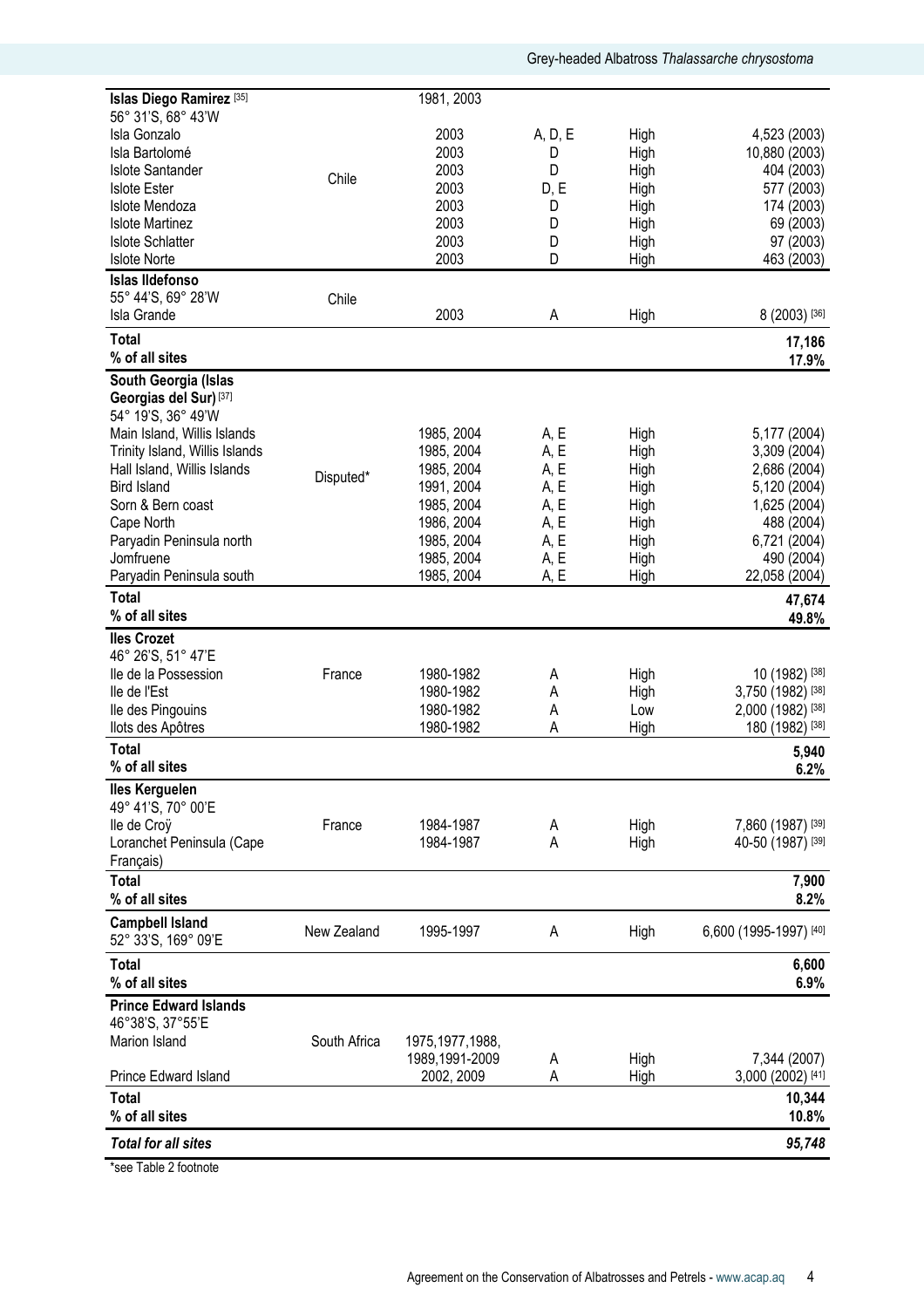# CONSERVATION LISTINGS AND PLANS FOR THE BREEDING SITES

# International

Campbell Island, Prince Edward Islands

UNESCO World Heritage List (inscribed 1997 and 1998) [42]

- Macquarie Island
	- UNESCO World Heritage List (inscribed 1997) [42]
	- UNESCO Biosphere Reserve Man and the Biosphere Programme (inscribed 1977) [43]
- Prince Edward Islands, Iles Crozet and Iles Kerguelen
	- **EXECT** Ramsar Convention List of Wetlands of International Importance (inscribed 2008) [44]

# Australia

Macquarie Island

- Register of Critical Habitat  $E PBC$  Act 1999 (listed 2002) [7]
- Register of the National Estate (until February 2012) Australian Heritage Commission Act 1975 (listed 1977) [45]
- National Heritage List  $E PBC$  Act 1999 (listed 2007) [7]

#### Tasmania

Macquarie Island

- Nature Reserve Nature Conservation Act 2002 (Tasmania) [46]
- Macquarie Island Nature Reserve and World Heritage Area Management Plan 2006 [47]
- **Plan for the Eradication of Rabbits and Rodents on Subantarctic Macquarie Island 2007** [48]

#### Chile

Islas Diego Ramirez and Islas Ildefonso

None

## France

Iles Crozet and Iles Kerguelen

• National Nature Reserves (Réserve Naturelle Nationale) - Décret no 2006-1211<sup>[49]</sup>. Specific areas have higher level of protection (Integral Protection Areas, Aires de Protection Intégrale), including Ile de l'Est, Ile des Pingouins, Ilots des Apôtres (Iles Crozet), and some islands and coastal areas in Kerguelen.

#### French Southern Territories (Terres australes et antarctiques françaises, TAAF)

Iles Crozet (some coastal areas of Possession Island); Iles Kerguelen (Sourcils Noir, some islands and coastal parts of Golfe du Morbihan)

 Areas Reserved for technical and Scientific Research (Zones Réservées à la Recherche Scientifique et Technique) Arrêté n°14 du 30 juillet 1985 [50] now included in Natural Reserve Management Plan [49]

#### New Zealand

Campbell Island and Antipodes Islands

- National Nature Reserves New Zealand Reserves Act 1977 [51]
- Conservation Management Strategy. Subantarctic Islands 1998-2008 [52]

# South Africa

Prince Edward Islands

- Special Nature Reserve (declared 1995) National Environmental Management: Protected Areas Act, 2003 (No. 57 of 2003) [53]
- **Prince Edward Islands Management Plan 1996** [54]

#### South Georgia (Islas Georgias del Sur)

- South Georgia Environmental Management Plan 2000 [55]
- South Georgia: Plan for Progress. Managing the Environment 2006 2010 [56]

Bird Island, Willis Island (Main and Trinity Islands), Paryadin Peninsula

Specially Protected Area (SPA) - South Georgia: Plan for Progress. Managing the Environment 2006 – 2010 [56]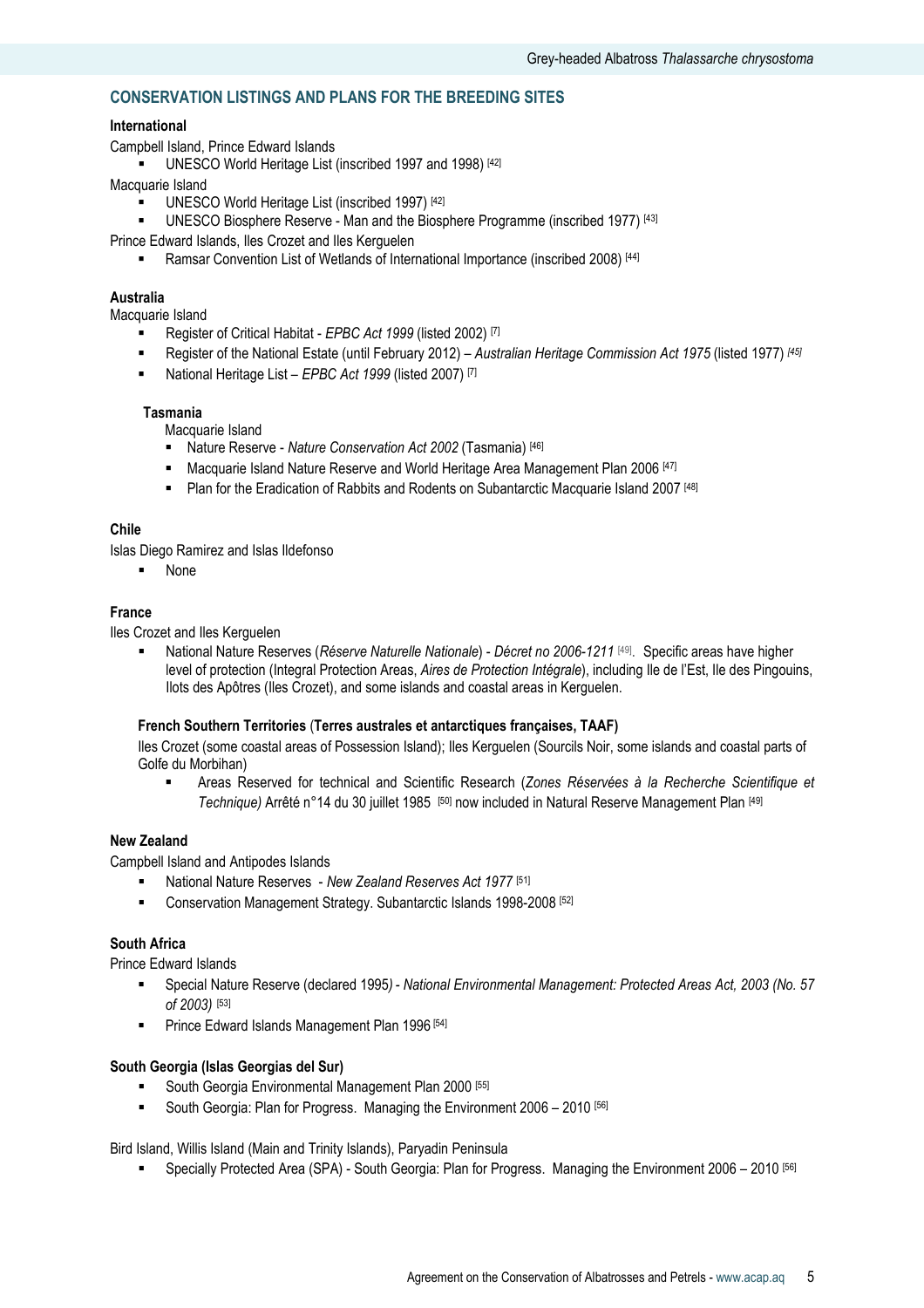# POPULATION TRENDS

Most major populations of T. chrysostoma are either declining or the trend is unknown due to lack of regular, comparable surveys (Table 4). At South Georgia (Islas Georgias del Sur), where c. 50% of the global population of T. chrysostoma breed, the numbers of breeding pairs decreased by at least 1.1% per year based on colony photographs taken in 1985 and 2004 [37]. The decrease was even higher in mixed colonies with T. melanophrys, at 2.2% during the same period. The Bird Island population declined by 2.9% per year between 1991 and 2004 [37]. High juvenile mortality in fisheries is thought to have driven this decrease [57].

Numbers have also declined at Campbell Island. Based on photographs taken between 1942 and 1986, the downward trend averaged 3.0% to 4.8% per year at different colonies, and 3.1% to 3.7% a year based on ground counts from 1992 to 1996 (Table 4) [58]. Photopoint comparisons between 1986 and 1997 indicated a decline of 0.85 to 2.9% a year [40]. Photograph counts at the three colonies in 1995-1997 also suggested declines of c. 1.5% to 2.1% a year since 1942-1943 [40]. The modelled rate of change for the entire population in the 1990s was  $-2.8\%$  a year [58] Environmental changes affecting food availability are suggested to be contributing factors [58].

In contrast, the population on Marion Island increased by  $2.5\%$  pa ( $p<0.01$ ) between 1975 and 2007, and by 0.6% (p<0.01) from 1988 to 2007 (Figure 2). The 1991 count was discarded from these calculations as Nel et al. (2002)  $[59]$ suggested that the very low numbers in 1991 were due to an undercount of incubating birds. As with the Campbell and South Georgia (Islas Georgias del Sur) populations however, 16 years of continuous data since 1991 indicate that the Marion Island population has declined at  $c$ . 0.6% ( $p$ <0.01) a year between 1992 and 2007 (Table 4).



Figure 2. Counts of the total number of breeding pairs of T. chrysostoma on Marion Island. Figure based on Nel et al. (2002) [59] and unpublished R.J.M. Crawford, DAFF and P.G. Ryan, University of Cape Town data, not to be used without the data holder's permission.

The small population on Macquarie Island was stable between 1995 and 2007 (Figure 3), and likely to have been since the mid-1970s [33, 60]. It had the highest mean breeding success as well as juvenile and adult survival rates compared to the larger populations, but the study periods are not always directly comparable between islands (Table 5).



Figure 3. Counts of the total number of breeding pairs of T. chrysostoma on Macquarie Island with a simple regression line fitted  $(r^2 = 0.2)$ . Figure based on Terauds et al. 2005 [60] and unpublished DPIW data, not to be used without the data holder's permission.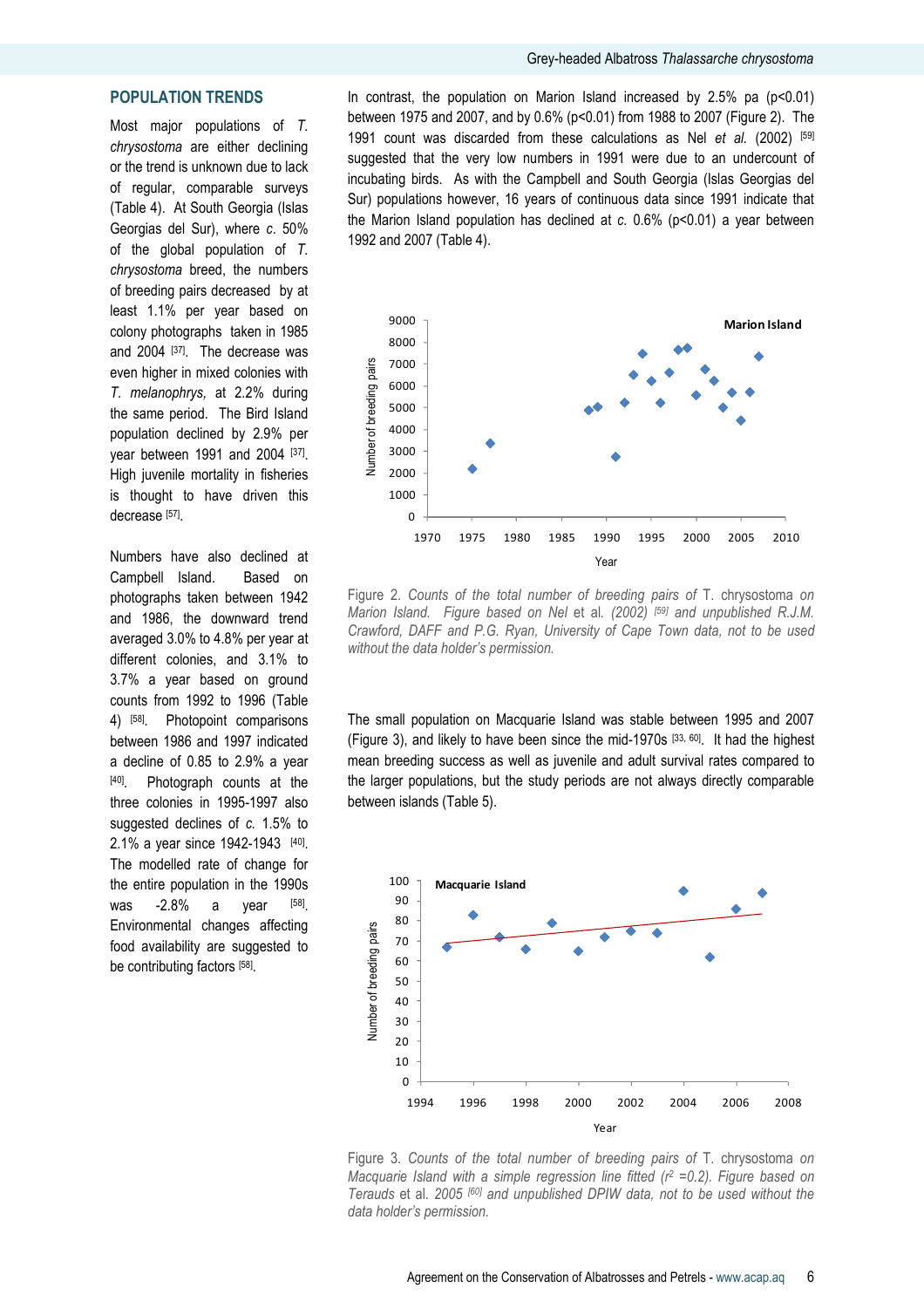# Grey-headed Albatross Thalassarche chrysostoma

Table 4. Summary of population trend data for T. chrysostoma. Table based on unpublished DPIW data (Macquarie Island), R.J.M. Crawford, DAFF and P.G. Ryan, University of Cape Town data (Marion Island), and published references as indicated.

| <b>Breeding site</b>         | Current<br>Monitoring | <b>Trend Years</b>     | % average change<br>per year (95% CI) [61]                         | <b>Trend</b> | % of population<br>for which trend<br>calculated |
|------------------------------|-----------------------|------------------------|--------------------------------------------------------------------|--------------|--------------------------------------------------|
| <b>Macquarie Island</b>      | Yes                   | 1995-2007              | $1.5(-0.2, 3.2)$                                                   | Stable       | 100%                                             |
| <b>Islas Diego Ramirez</b>   | No                    |                        |                                                                    | Unknown      |                                                  |
| Islas Ildefonso              | No                    | $\overline{a}$         |                                                                    | Unknown      |                                                  |
| South Georgia (Islas         |                       |                        |                                                                    |              |                                                  |
| Georgias del Sur)            | ?                     | 1985-2004              | $-1.18 - 2.21$ [37]                                                | Declining    | 100%                                             |
| <b>Bird Island</b>           | ?                     | 1991-2004              | $-2.9$ [37]                                                        | Declining    | 100%                                             |
|                              |                       | 1975-1991              | $-1.8$ [34]                                                        | Declining    | 100%                                             |
| <b>Iles Crozet</b>           | ?                     |                        |                                                                    | Unknown      |                                                  |
| <b>Iles Kerguelen</b>        | ?                     |                        |                                                                    | Unknown      |                                                  |
|                              |                       | 1942-1997              | $-1.5$ to $-2.1$ [40]                                              | Declining    | 100%                                             |
| <b>Campbell Island</b>       | ?                     | 1986-1997              | $-0.85$ to $-2.9$ [40]                                             | Declining    | 100%                                             |
|                              |                       | 1942-1986              | $-3.0$ <sup>2,</sup> $-3.4$ <sup>3</sup> , $-4.8$ <sup>4[58]</sup> | Declining    | each colony c. 10%                               |
|                              |                       | 1992-1996              | $-3.7^2$ , $-3.1^3$ , $-3.6^4$ [58]                                | Declining    | each colony c. 10%                               |
| <b>Prince Edward Islands</b> |                       |                        |                                                                    |              |                                                  |
| Marion Island                | ?                     | 1992-2007              | $-0.6$ ( $-0.5, -0.8$ )                                            | Declining    | 100%                                             |
|                              |                       | 1988-2007 <sup>5</sup> | 0.62(0.60, 0.64)                                                   | Increasing   | 100%                                             |
|                              |                       | 1975-20076             | 2.5(2.4, 2.6)                                                      | Increasing   | 100%                                             |
| <b>Prince Edward Island</b>  | ?                     |                        |                                                                    | Unknown      |                                                  |

 $1$  Mixed colonies with T. melanophrys

<sup>2</sup> Hooker's Finger Colony 2

<sup>3</sup> Hooker's Finger Colony 3

<sup>4</sup> Courrejolles Isthmus

<sup>5</sup>Missing data: 1990, 1991

<sup>6</sup>Missing data: 1976, 1978-1987, 1990, 1991

Table 5. Summary of demographic data for T. chrysostoma. Table based on unpublished DPIW data (Macquarie Island); British Antarctic Survey (BAS) data (Bird Island); R.J.M. Crawford, DAFF and P.G. Ryan, University of Cape Town data (Marion Island), and published references as indicated.

| <b>Breeding site</b>                    | <b>Mean breeding success</b>              | Mean juvenile survival                                              | Mean adult survival %/year            |
|-----------------------------------------|-------------------------------------------|---------------------------------------------------------------------|---------------------------------------|
|                                         | %/year (Study period)                     | %/year (Study period)                                               | (Range; Study period)                 |
| Macquarie Island                        | 57 ±11 SD (1994-2007) [62]                | 37.7 ±3.7 SE (1983-2007) [62]                                       | 97.3 ±0.8 SE (1983-2007) [62]         |
|                                         | 72.3 ±11.5 SD (1978-1985) <sup>[33]</sup> | 33.6 ±4.6 SE (1977-2001) <sup>1 [60]</sup>                          | 96.7 ±1.1 SE (1977-2001) [60]         |
| <b>Islas Diego Ramirez</b>              | No data                                   | No data                                                             | No data                               |
| <b>Islas Ildefonso</b>                  | No data                                   | No data                                                             | No data                               |
| South Georgia (Islas                    |                                           |                                                                     |                                       |
| Georgias del Sur)                       |                                           |                                                                     |                                       |
| <b>Bird Island</b>                      | 35 $\pm$ 5 SE (1989-2005) <sup>2</sup>    | 35.5 <sup>3</sup> - 35.6 <sup>2</sup> (1959-1964) <sup>4</sup> [57] | 93.5 (88-100; 1977-2001) <sup>3</sup> |
|                                         | 34 ±4 SE (1976-2005) <sup>3</sup>         | $4.4^2 - 8.3^3$ (1976-1981) <sup>4 [57]</sup>                       | 94.7 ±0.8SE (1977-1988) [34]          |
|                                         | 39.2 ±4.0 SE (1976-1992) [34]             | $1.02 - 3.33$ (1982-1986) <sup>4 [57]</sup>                         |                                       |
|                                         |                                           | 18.6 (1976-1981) <sup>5</sup> [57]                                  |                                       |
|                                         |                                           | 19.1 (1982-1986) 5 [57]                                             |                                       |
| <b>Iles Crozet</b>                      | No data                                   | No data                                                             | No data                               |
| lles Kerguelen                          | No data                                   | No data                                                             | No data                               |
|                                         |                                           | 16.2 ±6.6 SD (1976-1988) <sup>1 [58]</sup>                          |                                       |
| <b>Campbell Island</b>                  | 40 ± 20 SD (1984, 1987,                   | 23.5 ± 2.0 SE (1975-1989) <sup>6 [58]</sup>                         | 95.3 ±0.9 SE (1984-1995) [58]         |
|                                         | 1989, 1991-1994, 1996) [58]               | 94 ±1 SE (1975-1989) <sup>7 [58]</sup>                              |                                       |
| <b>Prince Edward Islands</b>            |                                           |                                                                     |                                       |
| Marion Island                           | 49.6 ±5.3 SD (1997-2007)                  | No data                                                             | 93 (1998-2005)                        |
| <sup>1</sup> To first resight/recapture |                                           |                                                                     |                                       |
| <sup>2</sup> Colony B                   |                                           |                                                                     |                                       |
| <sup>3</sup> Colony E                   |                                           |                                                                     |                                       |
| <sup>4</sup> Survival to recruitment    |                                           |                                                                     |                                       |
| <sup>5</sup> Survival to age 5          |                                           |                                                                     |                                       |

<sup>6</sup> Aged 0-5 years

7 Aged 6-20 years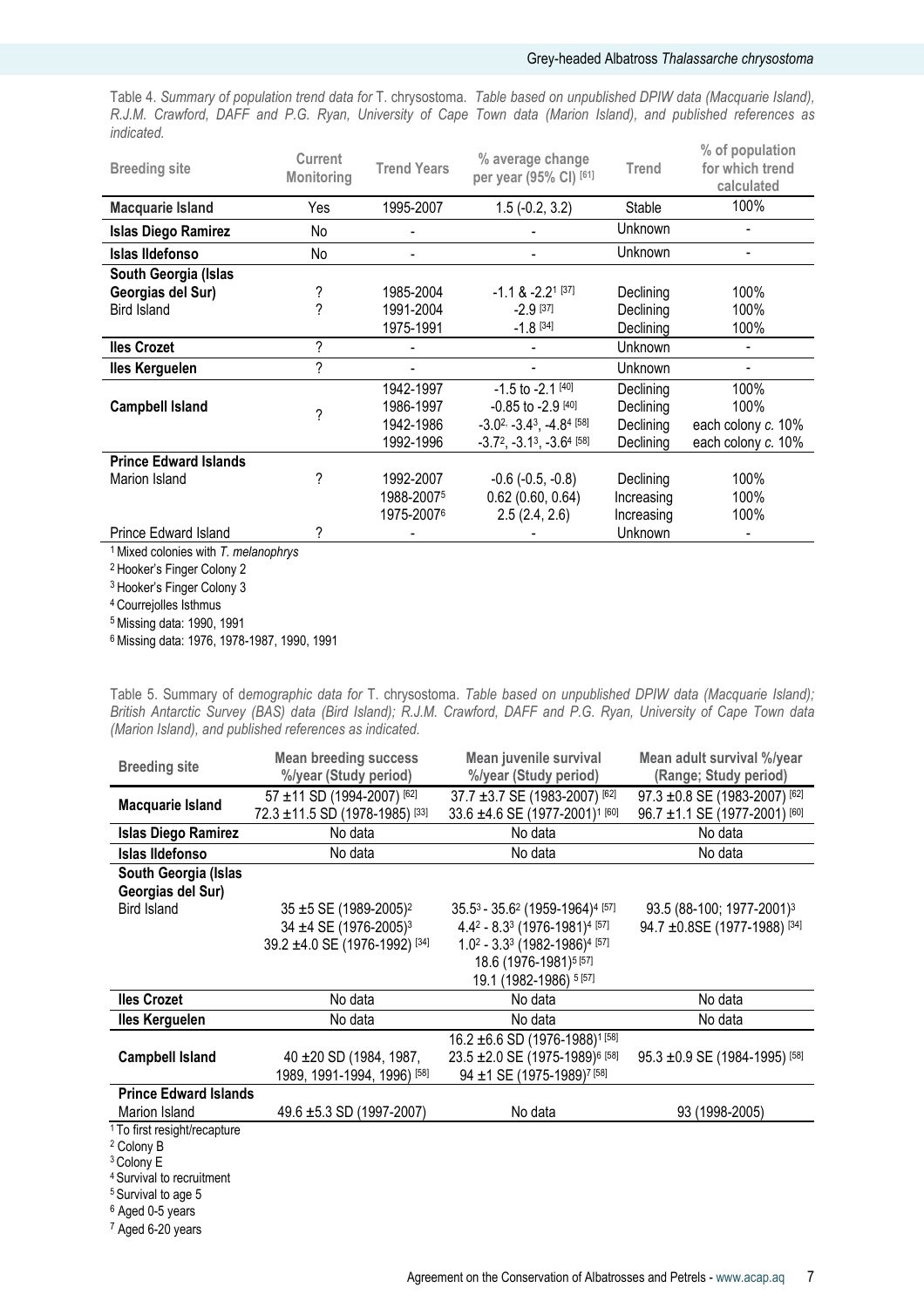# BREEDING SITES: THREATS

Currently, few land-based threats exist which could be considered to cause population level changes at any of the breeding sites of T. chrysostoma (Table 6).

Table 6. Summary of known threats causing population level changes at the breeding sites of T. chrysostoma. Table based on data submitted to the ACAP Breeding Sites Working Group in 2008. See Glossary and Notes section for explanation of threat level.

| <b>Breeding site</b>                      | Human<br>disturbance | Human<br>take | <b>Natural</b><br>disaster | Parasite or<br>pathogen | <b>Habitat loss</b><br>or<br>degradation | Predation<br>(alien<br>species) | Contamination |
|-------------------------------------------|----------------------|---------------|----------------------------|-------------------------|------------------------------------------|---------------------------------|---------------|
| Macquarie Island                          | no                   | no            | no                         | no                      | Low a                                    | no                              | no            |
| <b>Islas Diego Ramirez</b>                | no                   | no            | no                         | no                      | no                                       | no                              | no            |
| Islas Ildefonso                           | no                   | no            | no                         | no                      | no                                       | no                              | no            |
| South Georgia (Islas<br>Georgias del Sur) | no                   | no            | no                         | no                      | no                                       | no                              | no            |
| <b>Iles Crozet</b>                        | no                   | no            | no                         | no                      | no                                       | no                              | no            |
| <b>Iles Kerguelen</b>                     | no                   | no            | no                         | no                      | no                                       | Low b                           | no            |
| <b>Campbell Islands</b>                   | no                   | no            | no                         | no                      | no                                       | no c                            | no            |
| <b>Prince Edward</b><br><b>Islands</b>    | no                   | no            | no                         | no                      | no                                       | no                              | no            |

a The large increase in European rabbit Oryctolagus cuniculus numbers since 1999 has led to an extensive destruction of habitat and soil erosion at nesting sites [47, 48]. An eradication programme which also targets rodents commenced in 2010 [48] but had to be abandoned due to exceptionally poor weather. It will recommence in 2011.

<sup>b</sup> Feral cats Felis catus are thought to impact on T. chrysostoma colonies at Loranchet Peninsula.

<sup>c</sup> Studies in 1984 found no evidence of Norway rats Rattus norvegicus preying on eggs or chicks of T. chrysostoma (Taylor 1986 in [20]).

### FORAGING ECOLOGY AND DIET

Thalassarche chrysostoma feed by surface-seizing, but can dive down to 6 m  $[63, 64]$ . Although most diving occurs in daylight [64], a considerable proportion of prey can be ingested at night [65]. Although T. chrysostoma are considered infrequent ship followers, presence of large skeletal remains and tails of Patagonian toothfish Dissostichus eleginoides in the diet at some, but not all sites, suggests some degree of interaction with longline fisheries operating in the vicinity <sup>[66]</sup>.

Diet composition is variable with locality and year. In general, ommastrephid cephalopods predominate on South Georgia (Islas Georgias del Sur) [65, 67, 68], Iles Kerguelen [66], Iles Crozet [69], and Campbell Island [70], whereas fish are the main prey items at Prince Edward Islands [71, 72]. Penguin carrion also features in the diet of birds from the Indian Ocean sector [28, 66, 69, 72] .

During chick-rearing on South Georgia (Islas Georgias del Sur), cephalopods dominate the diet in most years, with Martialia hyadesi usually the most important species but replaced by Kondakovia longimana and Galiteuthis glacialis in some years [65, 67,73]. Fish can also dominate the diet, and in a 1994 study this prey type accounted for 60% of mass [67]. *Champsocephalus* gunnari, Magnisudis prionosa, Muraenolepis microps, Pseudochaenichthys georgianus and lanternfish (Myctophidae) were the main prey. The fish component was different in 1986 when it comprised only 14% of the diet by mass, with southern lampreys Geotria australis, lanternfish, and Patagonotothen guntheri dominating the samples [67]. In total, 17 taxa of fish were identified from the 1986 and 1994 study <sup>[67]</sup>. *Geotria australis* was also an important prey species in other years when the fish component accounted for 12-25% of the diet [73]. However, during chick rearing in 2000, when sea surface temperatures were unusually warm close to South Georgia (Islas Georgias del Sur), T. chrysostoma fed predominantly on crustaceans (61% - 76% by mass, compared to 16% and 2% in 1986 and 1994 respectively [67]), with cephalopods accounting for 16% of the diet and fish comprising only  $6\%$   $[73, 74]$ . Antarctic Krill Euphausia superba dominated the crustacean component of the diet in all years [65, 73, 74]. Salps and jellyfish, which degrade more rapidly than other taxa, could also be a common but underestimated prey item [65] .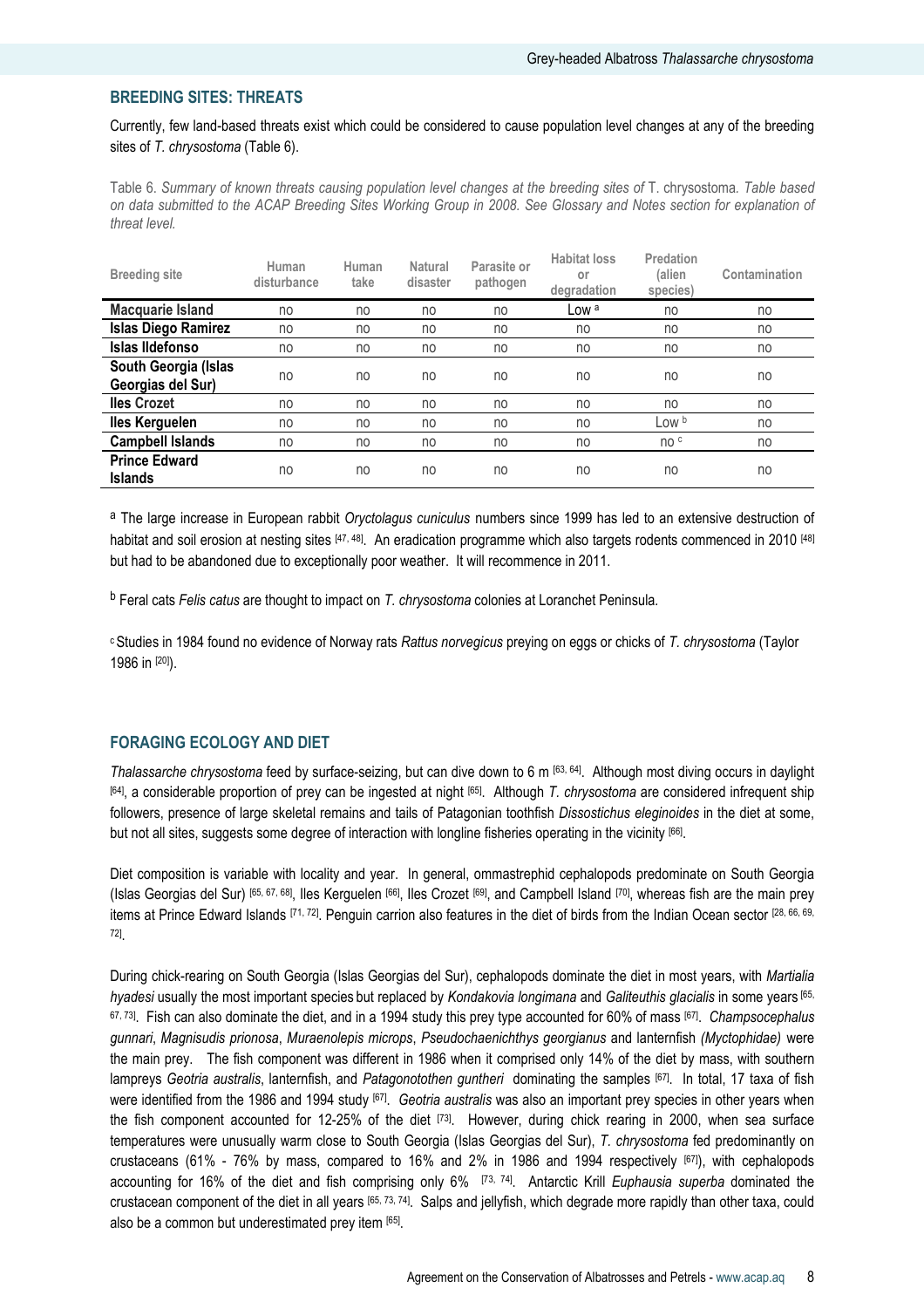During chick-rearing at Ile de Croÿ (Kerguelen Archipelago) in 1994 squid comprised 52% of the diet by fresh mass (76% of occurrence), followed by penguin flesh (28% of fresh mass, 26% of occurrence), fish (16% fresh mass, 53% of occurrence), and crustaceans and other organisms (2% fresh mass) [66]. The most common squid prey was Todarodes sp., found in 63% of samples. Overall, the cephalopod component of the diet was diverse (20 taxa, based on accumulated beaks), with juvenile ommastrephid squids accounting for the majority (71%) of beaks [66]. Patagonian toothfish was the main fish prey [66]. Crustaceans were a minor but common food item (58% of occurrence). Antarctic Krill and an amphipod Themisto gaudichaudii were the most common crustacean prey. Thalassarche chrysostoma breeding on Iles Crozet in 1982 also fed mainly on squid (up to 91% of the diet by mass, mostly M. hyadesi and K. longimana), and fish, followed by crustaceans and carrion (mostly penguin species)<sup>[28, 69]</sup>.

Squid (mainly M. hyadesi) was also the major component of the diet (over 98% by fresh mass) on Campbell Island in February 1997. The amount of neritic fish material was negligible [70]. Micromesistius australis, a shoaling fish, was present in 80% of samples collected from chicks (n=10), and dominated by fresh mass in 20% of samples [70].

In contrast to other localities, during chick rearing at the Prince Edward Islands, fish comprised 44% - 77% of the diet by total mass (59% of samples) in 1985 and 1987, and 59% of the solid fraction in 1998, followed by cephalopods (17% - 46% of total mass and 64% of samples in 1985 and 1987, 32% of solid fraction in 1998), crustaceans (average of 3% total mass and 15% of samples in 1985 and 1987, 3% of solid fraction in 1998), penguin carrion (average of c. 3% of total mass in 1985 and 1987, 3% of samples) and other material (average of c. 2% of total mass in 1985 and 1987) [71, 72, 75]. In 1998, 70% of samples contained crustaceans, 90% contained fish, and cephalopods occurred in 97% of samples [71, 75]. Kondakovia longimana and Histioteuthis eltaninae were the most common squid species based on analysis of all beaks in 1985 and 1987  $[72]$ . In 1998, K. longimana was most the common cephalopod, followed by M. hyadesi and H. eltaninae, while Magnisudis prionosa dominated the fish component and decapod shrimps (mostly Pasiphaea scotia), together with T. gaudichaudii were the most frequently occurring crustaceans [71, 75].

#### MARINE DISTRIBUTION

Thalassarche chrysostoma has a circumpolar distribution over cold subantarctic and Antarctic waters [28, 66, 70, 71, 74, 76, 77]. At Iles Kerguelen, Campbell Island and South Georgia (Islas Georgias del Sur), the species is principally an oceanic forager, concentrating in the Antarctic Polar Frontal Zone and associated oceanic upwellings [66, 67, 70, 78, 79] . However, in years of low M. hyadesi availability, chick-rearing birds from South Georgia (Islas Georgias del Sur) forage mainly in Antarctic shelf-slope waters around the South Shetland Islands and the Antarctic Peninsula [65, 73, 74]. Prey biogeography also indicates some neritic foraging around Iles Kerguelen [66] and Campbell Island [70] during chick rearing. On Marion Island, incubating birds foraged in the Sub-tropical Frontal Zone and the Subantarctic Zone in association with what are most likely eddies [71, 75]. In contrast, during chick rearing, foraging was concentrated in the Subantarctic and Polar Frontal Zones to the south-west of the island, also in association with eddies (Figure 3)<sup>[71, 75]</sup>.



Figure 3. Satellite-tracking data from breeding adult T. chrysostoma (Number of tracks = 386 PTT). Map based on data contributed to the BirdLife Global Procellariiform Tracking Database.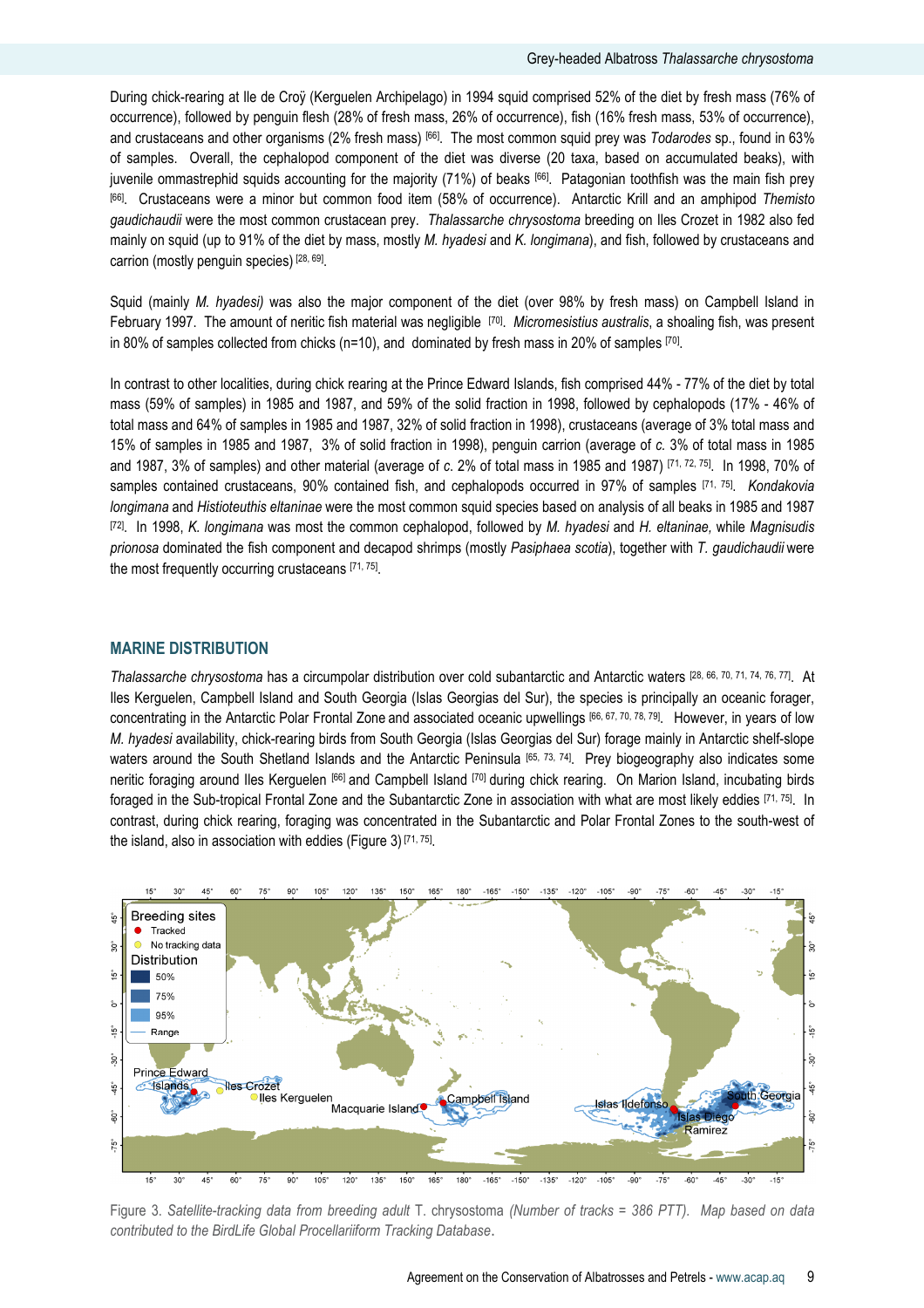Data on at-sea distribution of non-breeding T. chrysostoma are published only from Bird Island, South Georgia (Islas Georgias del Sur), and indicate dispersal throughout all southern oceans (Figure 4) [80]. Birds tracked during an 18-month non-breeding season either remained in the southwest Atlantic and adjacent areas, extending their breeding season range, or made return migrations to winter in specific areas of the southwest Indian Ocean [80]. A third strategy was to complete one or more global circumnavigation in an easterly direction, especially by males, foraging in staging areas of the Atlantic, Indian and Pacific Oceans along the way [80]. Females were more likely to have a restricted range [80]. During winter, distribution shifts north to between 39-51°S [81].



Figure 4. Tracking data from non-breeding adult T. chrysostoma (Number of tracks = 6 PTT + 22 GLS). Map based on data contributed to the BirdLife Global Procellariiform Tracking Database.

Given its circumpolar distribution, T. chrysostoma overlaps with all major southern hemisphere Regional Fisheries Management Organisations (Figure 1, Table 7), including those aimed at ensuring the long-term conservation and sustainable use of fishery resources other than tuna: SWIOFC (South-West Indian Ocean Fisheries Commission), SIOFA (Southern Indian Ocean Fisheries Agreement), and SEAFO (South-East Atlantic Fisheries Organisation), as well as the yet to be established South Pacific Regional Fisheries Management Organisation (SPRFMO). Breeding T. chrysostoma from Macquarie Island spent 12% of foraging time in CCMALR waters, and just under one-quarter of foraging time within the Australian EEZ surrounding Macquarie Island [76].

|                                                                    | <b>Breeding and feeding</b><br>range                                                 | Foraging range only                                                                          | Few records - outside<br>core foraging range |
|--------------------------------------------------------------------|--------------------------------------------------------------------------------------|----------------------------------------------------------------------------------------------|----------------------------------------------|
| <b>Known ACAP Range States</b>                                     | Australia<br>Chile<br>Disputed <sup>1</sup><br>France<br>New Zealand<br>South Africa | Argentina<br>UK<br>Uruguay                                                                   | Brazil<br>Norway<br>Peru                     |
| <b>Exclusive Economic Zones of</b><br>non-ACAP countries           |                                                                                      |                                                                                              | Angola<br>Namibia<br>Madagascar              |
| <b>Regional Fisheries Management</b><br>Organisations <sup>2</sup> | <b>CCAMLR</b><br><b>CCSBT</b><br>SPRFMO <sup>3</sup><br><b>WCPFC</b>                 | <b>IOTC</b><br><b>IATTC</b><br><b>ICCAT</b><br><b>SEAFO</b><br><b>SWIOFC</b><br><b>SIOFA</b> | -                                            |

Table 7. Summary of the known Range States and Regional Fisheries Management Organisations that overlap with the marine distribution of T. chrysostoma.

<sup>1</sup> See Table 2 footnote

<sup>2</sup> See Figure 1 and text for list of acronyms

<sup>3</sup> Not yet in force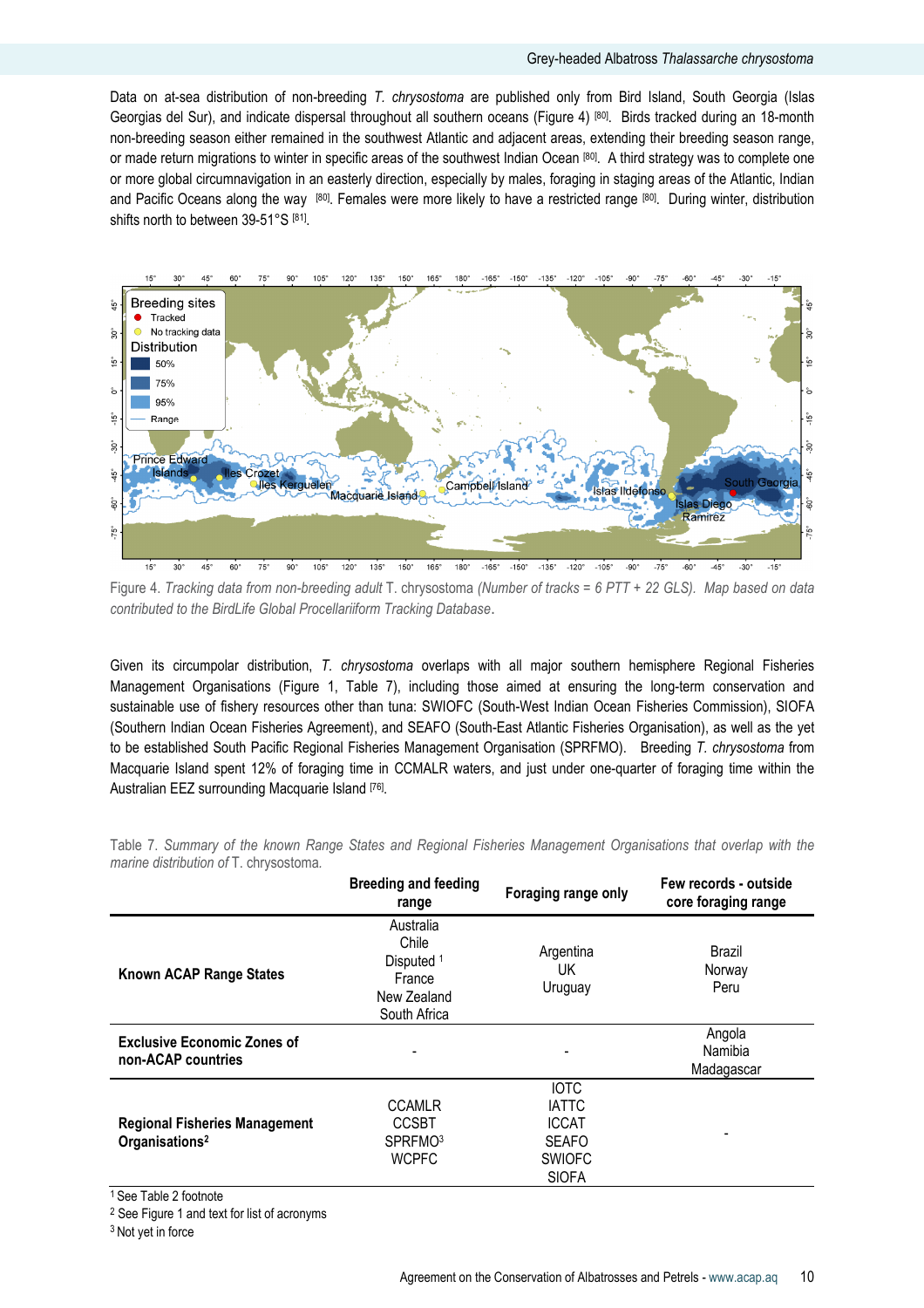# MARINE THREATS

Thalassarche chrysostoma is predominantly an oceanic species and is therefore less likely to encounter local longline fisheries targeting Patagonian toothfish in shelf seas, although breeding birds are killed in these fisheries [79]. An average of 0.018 birds/1000 hooks (31 birds) were reported caught on longliners targeting Patagonian toothfish in Kerguelen waters between 1993 and 1997, and comprised 3.2% of all birds observed killed even though this species accounted for only 0.4% of birds attending the vessels [82]. In 2001/2002 and 2002/2003, 15 and 11 individuals respectively were recorded in bycatch in the French EEZ around Kerguelen (out of 24,722 birds of all species killed in total) and 21 and 0 individuals respectively around Crozet (1,946 birds killed in total) [83]. During the first year of the sanctioned Patagonian toothfish fishery around the Prince Edward Islands in 1996/1997, 126 T. chrysostma (mostly adult males) were killed; when fishing effort moved further away from the islands and line setting was restricted to night only, incidental mortality decreased to between 0-3 individuals per year in 1997/1998-1999/2000 [84] .

An average of 0.8% of the seabird bycatch observed between 1999- 2001 (n = 901) onboard Argentine longline fishing vessels (targeting toothfish and kingclip Genypterus blacodes) along the Patagonian shelf comprised T. chrysostoma [85]. However, due to the large variation between years, the total annual seabird bycatch levels may be in the thousands, with 10,000 birds of all species estimated killed by longliners between 1999 and 2001 <sup>[85]</sup>.

In the toothfish fishery around South Georgia (Islas Georgias del Sur), (CCAMLR subarea 48.3), 23

T. chrysostoma were reported killed between 1996 and 2006 (2.2% of total recorded mortalities), however, only two individuals were captured in 2000-2006  $(6.9\%$  of total recorded mortalities)  $[26]$ . Eight individuals were recorded killed (2.3% of total) in the icefish trawl fishery from 1999 to 2006 [26] .

Thalassarche chrysostoma was caught in large numbers by tuna fisheries south of Africa (84 reported by Japanese observers in 1992-1996) [86], around Australia (up to 409 per year in 1989-1995) [87, 88], with immatures and adults also recorded from New Zealand waters [89]. Since 1998 however, T. chrysostoma have not been reported killed in New Zealand trawl and longline fisheries [90, 91]. Outside of EEZs, due to its circumpolar distribution, T. chrysostoma is potentially vulnerable to Southern Ocean pelagic fisheries worldwide [79]. The extensive use of the Subtropical Convergence and Subantarctic Zones by incubating birds from Marion Island, especially females, bring them into contact with intense Southern bluefin tuna Thunnus maccoyii longline fishing activity in international waters (40-45°) [75]. Although the main pelagic foraging areas of T. chrysostoma from Macquarie Island do not overlap with identified areas of high fishing activity [92], birds are exposed to higher fishing activity when transiting though CCAMLR waters and areas south of New Zealand [60].

No plastic particles were noted in food samples collected on the Prince Edward Islands in 1985 and 1987  $[72]$ , although Ryan (1988)  $[93]$  did record their low incidence in regurgitated pellets. In comparison, plastic litter items were found in 10% of samples taken on Marion Island in 1998 [75] .

# KEY GAPS IN SPECIES ASSESSMENT

Regular and standardised surveys on some of the main breeding sites are needed to establish population trends, especially for the Chilean islands where census activity is very recent, and the two French subantarctic islands where population estimates are more than two decades old. The trend on Campbell Island since 1997 is also unknown.

All demographic data are lacking for Iles Crozet and Kerguelen as well as for Islas Diego Ramirez which hold large breeding populations. Data from Campbell Island are over a decade old, as are estimates of juvenile survival from South Georgia (Islas Georgias del Sur). Juvenile survival on the Prince Edward Islands is unknown. There is no information on diet of Diego Ramirez birds, although it has been well studied in most other populations.

More information on distribution at sea outside the breeding season for all age classes and most populations, and on interactions with high seas fisheries is also urgently needed.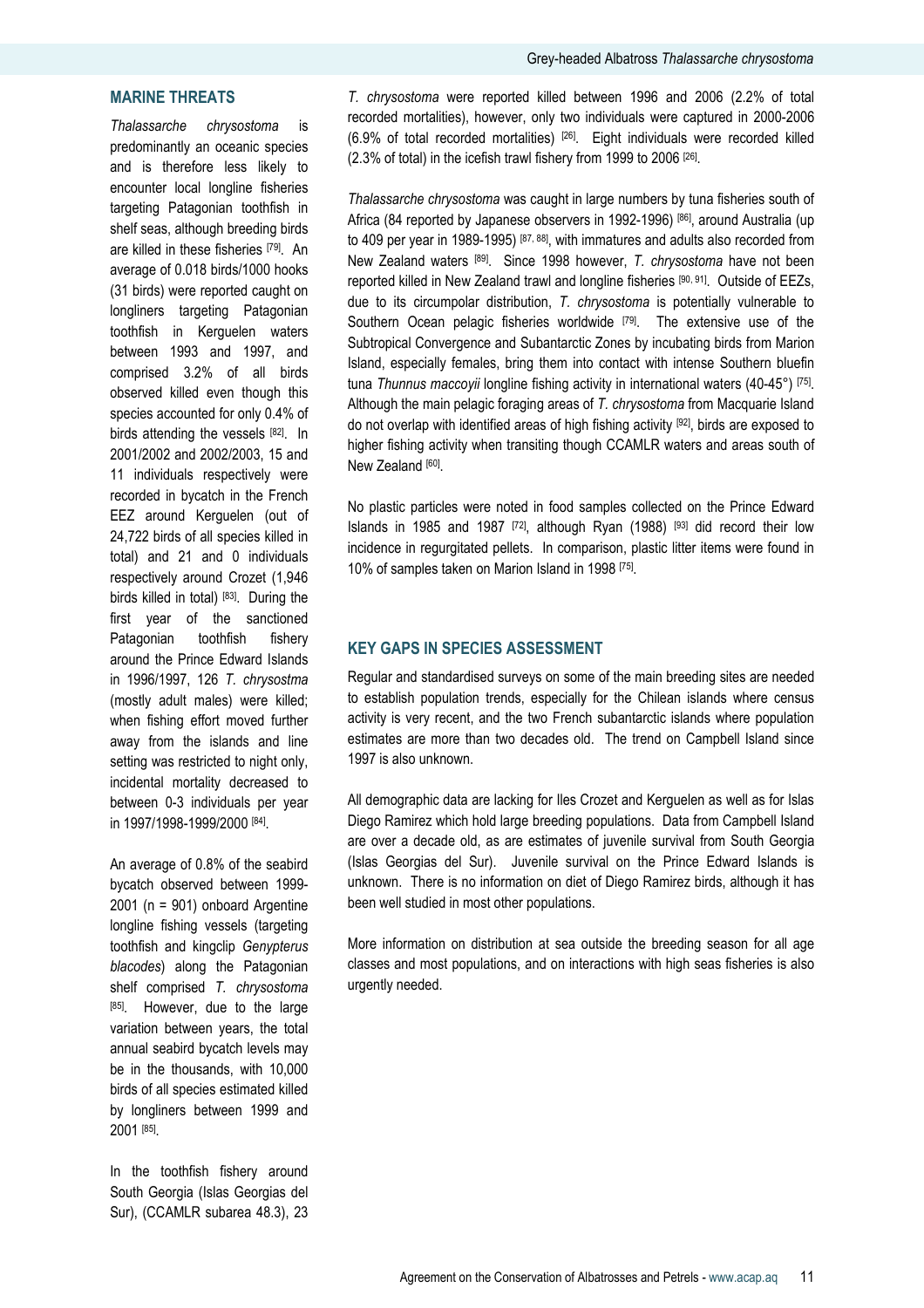# **REFERENCES**

- 1. Nunn, G.B., Cooper, J., Jouventin, P., Robertson, C.J.R., and Robertson, G.G. 1996. Evolutionary relationships among extant albatrosses (Procellariiformes: Diomedeidae) established from complete cytochromeb gene sequences. Auk 113: 784-801.
- 2. Robertson, C.J. and Nunn, G.B., 1998. Towards a new taxonomy for albatrosses, in Albatross biology and conservation. G. Robertson and R. Gales (Eds). Surrey Beatty & Sons: Chipping Norton. pp 13-19.
- 3. BirdLife International. 2008. Species factsheet: Thalassarche melanophrys. www.birdlife.org.
- 4. ACAP. Agreement on the Conservation of Albatrosses and Petrels. http://www.acap.aq.
- 5. IUCN. 2010. 2010 IUCN Red List of Threatened Species. www.iucnredlist.org.
- 6. Bonn Convention. Convention on the Conservation of Migratory Species of Wild Animals. http://www.cms.int/.
- 7. Australian Government. 1999. Environment Protection and Biodiversity Conservation **Act** 1999. http://www.comlaw.gov.au/comlaw/management.nsf/lookupindexpagesb yid/IP200401830?OpenDocument.
- 8. Department of Environment and Heritage. 2001. Recovery Plan for Albatrosses and Giant-Petrels 2001-2005. http://www.deh.gov.au/biodiversity/threatened/publications/recovery/albat ross/index.html.
- 9. Department of Environment and Heritage. 2006. Threat Abatement Plan for the incidental catch (or bycatch) of seabirds during oceanic longline fishing the state of the state of the state of the state of the state of the state of the state of the state of the state of the state of the state of the state of the state of the state of the state of the state of the st http://www.environment.gov.au/biodiversity/threatened/tapapproved.html.
- 10. Government of South Australia. 2008. National Parks and Wildlife Act 1972. http://www.legislation.sa.gov.au/LZ/C/A/NATIONAL%20PARKS%20AND

%20WILDLIFE%20ACT%201972.aspx

- 11. Tasmanian Government. Threatened Species Protection Act (1995). http://www.dpiw.tas.gov.au/.
- 12. Department of Environment and Conservation. 2008. Wildlife Conservation Act 1950 - Wildlife Conservation (Specially Protected Fauna) Notice 2008(2). Western Australian Government Gazette 134: 3477-3485.
- 13. Neves, T., Peppes, F., and Mohr, L.V. 2006. National plan of action for the conservation of albatrosses and petrels (NPOA-Seabirds Brazil). . Threatened Species Series No. 2. 128 pp.
- 14. Subsecretaría de Pesca. 2006. Plan de Acción Nacional para reducir las capturas incidentales de aves en las pesquerías de palangre (PAN-AM/CHILE). 26 pp. www.subpesca.cl/mostrararchivo.asp?id=5768
- 15. Falkland Islands Government. 1999. Conservation of Wildlife and Nature Bill 1999. The Falkland Islands Gazette. Supplement 10 (13). http://www.falklandconservation.com/wildlife/conbill.html
- 16. Falkland Islands Government. 2005. Fisheries (Conservation and Management) Ordinance 2005. Falkland Islands Government: Stanley.
- 17. Falklands Conservation. 2004. Falkland Islands FAO National Plan of Action for Reducing Incidental Catch of Seabirds In Longline Fisheries 2004. Unpublished report to the Royal Society for the Protection of Birds (RSPB), UK.
- 18. Gouvernement de la République Française. 1998. Arrêté du 14 août 1998 fixant sur tout le territoire national des mesures de protection des oiseaux représentés dans les Terres australes et antarctiques françaises. Le Journal Officiel de la République Française n°236 du 11 octobre 1998. p. 15405 http://www.legifrance.gouv.fr/home.jsp
- 19. New Zealand Government. New Zealand Wildlife Act 1953, No 31. http://www.legislation.govt.nz/act/public/1953/0031/latest/DLM276814.ht ml?search=ts\_act\_wildlife\_resel&sr=1.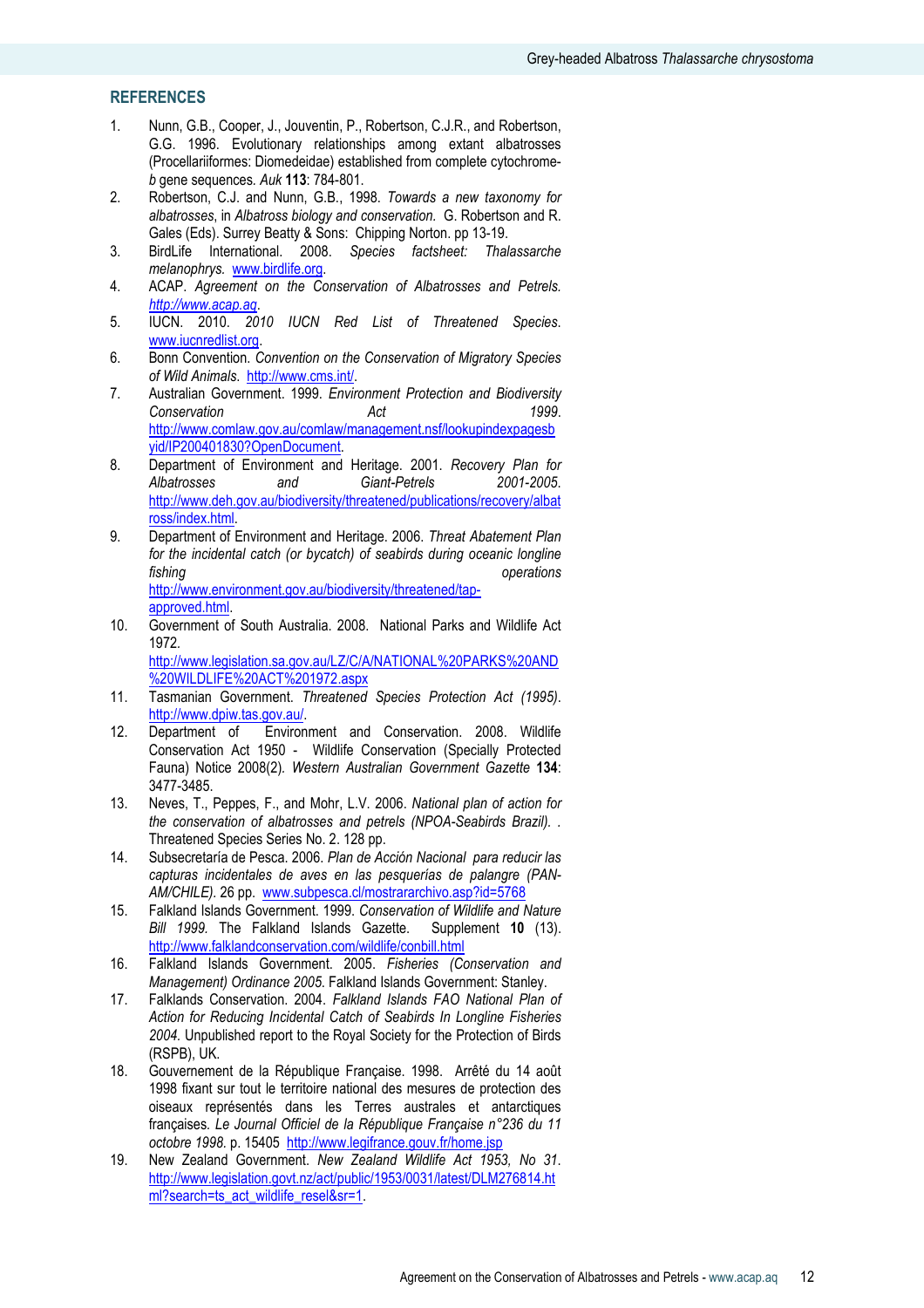- 20. Taylor, G.A. 2000. Action Plan for Seabird Conservation in New Zealand. Part B: Non-Threatened Seabirds. Threatened Species Occasional Publication No. 17. Biodiversity Recovery Unit. Department of Conservation. Wellington.
- 21. Miskelly, C.M., Dowding, J.E., Elliott, G.P., Hitchmough, R.A., Powlesland, R.G., Robertson, H.A., Sagar, P.M., Scofield, R.P., and Taylor, G.A. 2008. Conservation status of New Zealand birds, 2008. Notornis 55: 117-135.
- 22. South African Government. 1973. Sea Birds and Seals Protection Act, 1973 (Act No. 46 of 1973). http://www.mcmdeat.gov.za/regulatory/seals\_seabirds.html
- 23. Department of Environmental Affairs and Tourism. South African Government. 2007. The Sea Birds and Seals Protection Act, 1973 (Act No. 46 of 1973); Publication of Policy on the Management of Seals Seabirds and Shorebirds. Government Gazette 510: 3.
- 24. Department of Environmental Affairs and Tourism. 2008. South Africa National Plan of Action for Reducing the Incidental Catch of Seabirds in Longline Fisheries. Department of Environmental Affairs and Tourism: Cape Town. 32 pp.
- 25. Government of South Georgia and the South Sandwich Islands. 1975. Falkland Islands Dependencies Conservation Ordinance (1975). http://www.sgisland.gs.
- 26. Varty, N., Sullivan, B.J., and Black, A.D. 2008. FAO International Plan of Action-Seabirds: an assessment for fisheries operating in South Georgia and South Sandwich Islands. BirdLife International Global Seabird Programme. Royal Society for the Protection of Birds. The Lodge, Sandy, Bedfordshire, UK. 96 pp.
- 27. Ryan, P.G., Phillips, R.A., Nel, D.C., and Wood, A.G. 2007. Breeding frequency in Grey-headed Albatrosses Thalassarche chrysostoma. Ibis 149.
- 28. Weimerskirch, H., Jouventin, P., and Stahl, J.C. 1986. Comparative Ecology of the 6 Albatross Species Breeding on the Crozet Islands. Ibis 128: 195-213.
- 29. Brooke, M. 2004. Albatrosses and petrels across the world. Oxford: Oxford University Press. 499 pp.
- 30. Cobley, N.D., Croxall, J.P., and Prince, P.A. 1998. Individual quality and reproductive performance in the Grey-headed Albatross Diomedea chrysostoma. Ibis 140: 315-322.
- 31. Tickell, W.L.N. and Pinder, R. 1975. Breeding biology of the blackbrowed albatross Diomedea melanophris and grey-headed albatross D. chrysostoma at Bird Island, South Georgia. Ibis 117: 433-451.
- 32. Prince, P.A., Rodwell, S.P., Jones, M., and Rothery, P. 1993. Moult in black-browed and grey-headed albatrosses Diomedea melanophris and D. chrysostoma. Ibis 135: 121-131.
- 33. Copson, G.R. 1988. The status of the black-browed and grey-headed albatrosses on Macquarie Island. Papers and Proceedings of the Royal Society of Tasmania 122: 137-141.
- 34. Prince, P.A., Rothery, P., Croxall, J.P., and Wood, A.G. 1994. Population dynamics of black-browed and grey-headed albatrosses Diomedea melanophris and D. chrysostoma at Bird Island, South Georgia. Ibis 136: 50-71.
- 35. Robertson, G., Moreno, C.A., Lawton, K., Arata, J., Valencia, J., and Kirkwood, R. 2007. An estimate of the population sizes of black-browed (Thalassarche melanophrys) and grey-headed (T. chrysostoma) albatrosses breeding in the Diego Ramirez Archipelago, Chile. Emu 107: 239-244.
- 36. Robertson, G., Moreno, C.A., Lawton, K., Kirkwood, R., and Valencia, J. 2008. Comparison of census methods for black-browed albatrosses breeding at the Ildefonso Archipelago, Chile. Polar Biology 31: 153-162.
- 37. Poncet, S., Robertson, G., Phillips, R.A., Lawton, K., Phalan, B., Trathan, P.N., and Croxall, J.P. 2006. Status and distribution of wandering, blackbrowed and grey-headed albatrosses breeding at South Georgia. Polar Biology 29: 772-781.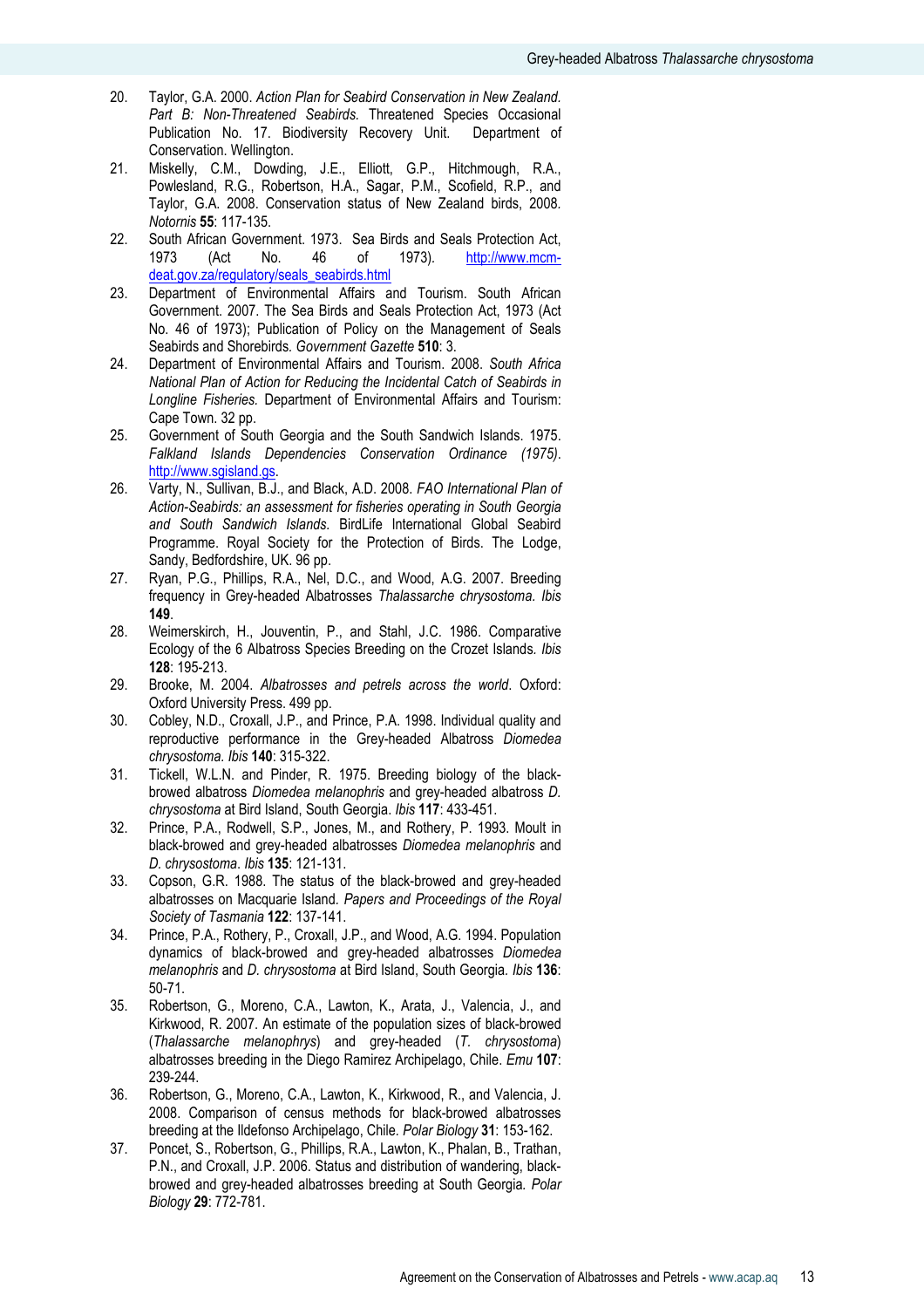- 38. Jouventin, P., Stahl, J.C., Weimerskirch, H., and Mougin, J.L., 1984. The seabirds of French Subantarctic Islands & Adélie Land, their status and conservation, in Status and conservation of the world's seabirds. J.P. Croxall, P.J.H. Evans, and R.W. Schreiber (Eds). International Council for Bird Preservation Technical Publication No. 2. Cambridge. 609-625.
- 39. Weimerskirch, H., Zotier, R., and Jouventin, P. 1989. The avifauna of the Kerguelen Islands. Emu 89: 15-29.
- 40. Moore, P.J. 2004. Abundance and population trends of mollymawks on Campbell Island. Science for Conservation. 242. Department of Conservation. 62 p. Conservation. Wellington. 62 p. http://www.doc.govt.nz/upload/documents/science-andtechnical/sfc242.pdf
- 41. Ryan, P., J, C., Dyer, B., Underhill, L., and Crawford, R. 2003. Counts of surface-nesting seabirds breeding at sub-Antarctic Prince Edward Island, summer 2001/02. African Journal of Marine Science 25: 441-451.
- 42. United Nations Educational Scientific and Cultural Organization. World Heritage List. http://whc.unesco.org/en/list.
- 43. UNESCO's Man and the Biosphere Programme (MAB) Macquarie Island. http://www.unesco.org/mabdb/br/brdir/directory/biores.asp?mode=all&co

de=AUL+03.

- 44. Ramsar Convention on Wetlands. http://www.ramsar.org/.
- 45. Australian Government. Department of the Environment, Water, Heritage, and the Arts. Register of the National Estate (RNE). http://www.environment.gov.au/heritage/places/rne/index.html.
- 46. Tasmanian Government. Nature Conservation Act 2002. http://www.parks.tas.gov.au/manage/parksres/reserves.html.
- 47. Parks and Wildlife Service. 2006. Macquarie Island Nature Reserve and World Heritage Area Management Plan. Parks and Wildlife Service, Department of Tourism, Arts and the Environment. Hobart.
- 48. Parks and Wildlife Service and Biodiversity Conservation Branch. 2007. Plan for the Eradication of Rabbits and Rodents on Subantarctic Macquarie Island. Department of Tourism, Arts and the Environment & Department of Primary Industries and Water. Hobart.
- 49. Gouvernement de la République Française. 2006. Décret n°2006-1211 du 3 octobre 2006 portant création de la Réserve Naturelle des Terres Australes Françaises. Journal Officiel de la République Française n°230 du 4 octobre 2006. p.14673. http://www.legifrance.gouv.fr/home.jsp
- 50. Terres Australes et Antarctiques Françaises. 1985. Arrêté n°14 du 30 Juillet 1985 relatif à la création de zones réservées à la recherché scientifique et technique dans les TAAF. Mises à jour / extensions : Décisions n°2006 – 22, n°108 du 16 juin 1989, n°147 du 13 septembre 1990, du 19 juillet 1991 ; arrêté 2002 - 42 du 18 décembre 2002. http://www.taaf.fr/spip/spip.php?article354.
- 51. New Zealand Government. 1977. New Zealand Reserves Act 1977. http://www.legislation.govt.nz/.
- 52. Department of Conservation. 1988. Conservation Management Strategy: Subantarctic Islands 1998-2008. Southland Conservancy Conservation Management Planning Series No. 10. Department of Conservation. Invercagill. 114 pp.
- 53. Government of South Africa. 2003. National Environmental Management: Protected Areas Act, 2003. Government Gazette 464 (26025).
- 54. Prince Edward Islands Management Plan Working Group. 1996. Prince Edward Islands Management Plan. Pretoria: Department of Environmental Affairs and Tourism. Republic of South Africa.
- 55. McIntosh, E. and Walton, D.W.H. 2000. Environmental Management Plan for South Georgia. Published by the British Antarctic Survey on behalf of the Government of South Georgia and South Sandwich Islands. 104 pp.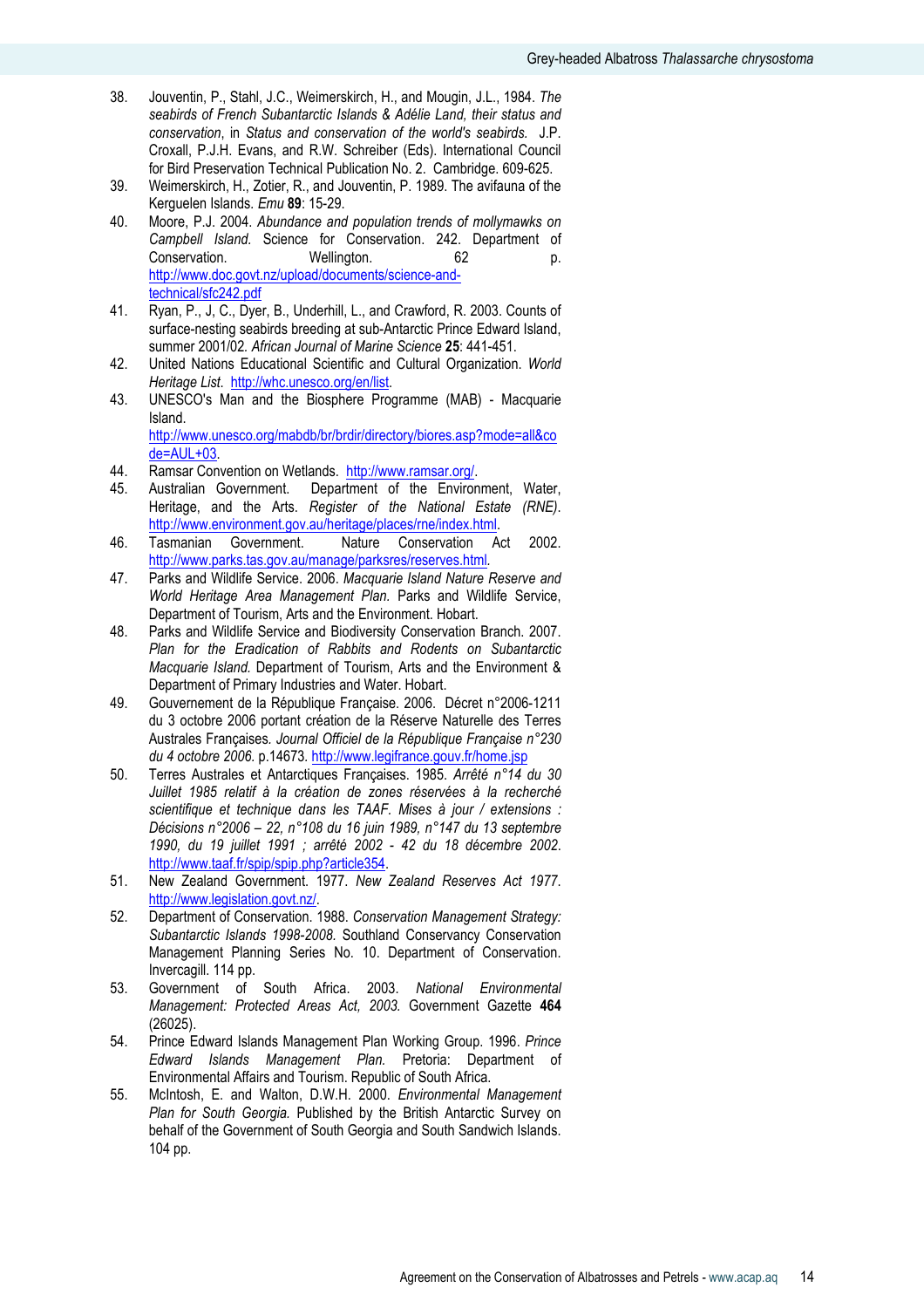- 56. Pasteur, E. and Walton, W. 2006. South Georgia: plan for progress, managing the environment 2006-2010. . Published by the British Antarctic Survey on behalf of the Government of South Georgia and the South Sandwich Islands. 75 pp. http://sgisland.org/pages/gov/PlanProgress.htm
- 57. Croxall, J.P., Prince, P.A., Rothery, P., and Wood, A.G., 1998. Population changes in albatrosses at South Georgia, in Albatross Biology and Conservation. G. Robertson and R. Gales (Eds). Surrey Beatty & Sons: Chipping Norton. 69-83.
- 58. Waugh, S.M., Weimerskirch, H., Moore, P.J., and Sagar, P.M. 1999. Population dynamics of Black-browed and Grey-headed Albatrosses Diomedea melanophrys and D. chrysostoma at Campbell Island, New Zealand, 1942-96. Ibis 141: 216-225.
- 59. Nel, D.C., Ryan, P.G., Crawford, R.J.M., Cooper, J., and Huyser, O.A.W. 2002. Population trends of albatrosses and petrels at sub-Antarctic Marion Island. Polar Biology 25: 81-89.
- 60. Terauds, A., Gales, R., and Alderman, R. 2005. Trends in numbers and survival of black-browed (Thalassarche melanophrys) and Grey-headed (T. chrysostoma) Albatrosses breeding on Macquarie Island. Emu 105: 159-167.
- 61. Pannekoek, J. and van Strien, A. 2006. TRIM 3.53 (TRends & Indices for Monitoring data). Statistics Netherlands, Voorburg. http://www.cbs.nl/en-GB/menu/themas/natuur-milieu/methoden/trim/default.htm
- 62. Alderman, R. 2009. Survival of Black-browed, Grey-headed & Wandering albatrosses on Macquarie Island 1983-2007. Unpublished Report. Department of Primary Industries and Water. Hobart. 40 pp.
- 63. Prince, P.A., Huin, N., and Weimerskirch, H. 1994. Diving depths of albatrosses. Antarctic Science 6: 353-354.
- 64. Huin, N. and Prince, P.A. 1997. Diving behaviour of the grey-headed albatross. Antarctic Science 9: 243-249.
- 65. Catry, P., Phillips, R.A., Phalan, B., Silk, J.R.D., and Croxall, J.P. 2004. Foraging strategies of grey-headed albatrosses Thalassarche chrysostoma: integration of movements, activity and feeding events. Marine Ecology-Progress Series 280: 261-273.
- 66. Cherel, Y., Weimerskirch, H., and Trouve, C. 2002. Dietary evidence for spatial foraging segregation in sympatric albatrosses (Diomedea spp.) rearing chicks at Iles Nuageuses, Kerguelen. Marine Biology 141: 1117- 1129.
- 67. Reid, K., Croxall, J.P., and Prince, P.A. 1996. The fish diet of blackbrowed albatross Diomedea melanophris and grey-headed albatross D. chrysostoma at South Georgia. Polar Biology 16: 469-477.
- 68. Rodhouse, P.G., Prince, P.A., Clarke, M.R., and Murray, A.W.A. 1990. Cephalopod prey of the grey-headed albatross Diomedea chrysostoma. Marine Biology 104: 353-362.
- 69. Ridoux, V. 1994. The diets and dietary segregation of seabirds at the subantarctic Crozet Islands. Marine Ornithology 22: 1-192.
- 70. Waugh, S.M., Weimerskirch, H., Cherel, Y., Shankar, U., Prince, P.A., and Sagar, P.M. 1999. Exploitation of the marine environment by two sympatric albatrosses in the Pacific Southern Ocean. Marine Ecology-Progress Series 177: 243-254.
- 71. Nel, D.C., Lutjeharms, J.R.E., Pakhomov, E.A., Ansorge, I.J., Ryan, P.G., and Klages, N.T.W. 2001. Exploitation of mesoscale oceanographic features by grey-headed albatross Thalassarche chrysostoma in the southern Indian Ocean. Marine Ecology-Progress Series 217: 15-26.
- 72. Hunter, S. and Klages, N.T.W. 1989. The diet of grey-headed albatrosses Diomedea chrysostoma at the Prince Edward Islands. South African Journal of Antarctic Research 19: 31-33.
- 73. Xavier, J.C., Croxall, J.P., and Reid, K. 2003. Interannual variation in the diets of two albatross species breeding at South Georgia: implications for breeding performance. Ibis 145: 593-610.
- 74. Xavier, J.C., Croxall, J.P., Trathan, P.N., and Wood, A.G. 2003. Feeding strategies and diets of breeding grey-headed and wandering albatrosses at South Georgia. Marine Biology 143: 221-232.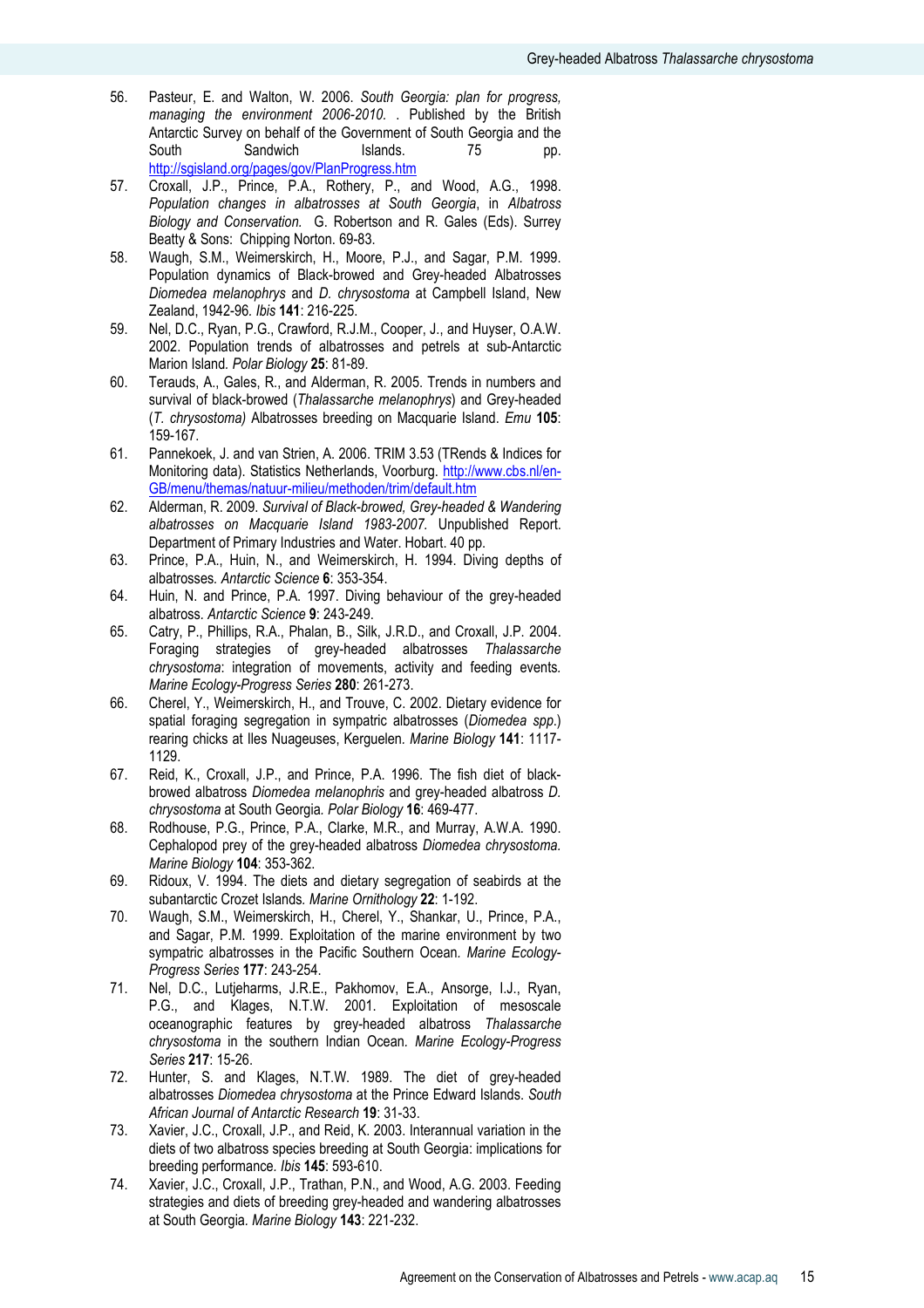- 75. Nel, D.C., Nel, J.L., Ryan, P.G., Klages, N.T.W., Wilson, R.P., and Robertson, G. 2000. Foraging ecology of grey-headed mollymawks at Marion Island, southern Indian Ocean, in relation to longline fishing activity. Biological Conservation 96: 219-231.
- 76. Terauds, A., Gales, R., Baker, G.B., and Alderman, R. 2006. Foraging areas of black-browed and grey-headed albatrosses breeding on Macquarie Island in relation to marine protected areas. Aquatic Conservation: Marine and Freshwater Ecosystems 16: 133-146.
- 77. Weimerskirch, H., Bartle, J.A., Jouventin, P., and Stahl, J.C. 1988. Foraging Ranges and Partitioning of Feeding Zones in 3 Species of Southern Albatrosses. Condor 90: 214-219.
- 78. Waugh, S.M., Weimerskirch, H., Cherel, Y., and Prince, P.A. 2000. Contrasting strategies of provisioning and chick growth in two sympatrically breeding albatrosses at Campbell Island, New Zealand. Condor 102: 804-813.
- 79. Prince, P.A., Croxall, J.P., Trathan, P.N., and Wood, A.G., 1998. The pelagic distribution of South Georgia albatrosses and their relationship with fisheries, in Albatross Biology and Conservation. G. Robertson and R. Gales (Eds). Surrey Beatty & Sons: Chipping Norton. pp 137-167.
- 80. Croxall, J.P., Silk, J.R.D., Phillips, R.A., Afanasyev, V., and Briggs, D.R. 2005. Global circumnavigations: Tracking year-round ranges of nonbreeding albatrosses. Science 307: 249-250.
- 81. Marchant, S. and Higgins, P.J., eds. 1990. Handbook of Australian, New Zealand, and Antarctic Birds. Vol. 1 Ratites to Ducks. Oxford University Press: Melbourne. 1536 pp.
- 82. Weimerskirch, H., Capdeville, D., and Duhamel, G. 2000. Factors affecting the number and mortality of seabirds attending trawlers and long-liners in the Kerguelen area. Polar Biology 23: 236-249.
- 83. Delord, K., Gasco, N., Weimerskirch, H., Barbraud, C., and Micol, T. 2005. Seabird mortality in the Patagonian toothfish longline fishery around Crozet and Kerguelen Islands, 2001-2003. CCAMLR Science 12: 53-80.
- 84. Nel, D.C., Ryan, P.G., and Watkins, B.P. 2002. Seabird mortality in the Patagonian toothfish longline fishery around the Prince Edward Islands, 1996-2000. Antarctic Science 14: 151-161.
- 85. Favero, M., Khatchikian, C.E., Arias, A., Rodriguez, M.P.S., Canete, G., and Mariano-Jelicich, R. 2003. Estimates of seabird by-catch along the Patagonian Shelf by Argentine longline fishing vessels, 1999-2001. Bird Conservation International 13: 273-281.
- 86. Ryan, P.G. and Boix-Hinzen, C. 1998. Tuna longline fisheries off southern Africa: the need to limit seabird bycatch. South African Journal of Science 94: 179-182.
- 87. Gales, R., Brothers, N., and Reid, T. 1998. Seabird mortality in the Japanese tuna longline fishery around Australia, 1988-1995. Biological Conservation 86: 37-56.
- 88. Klaer, N. and Polacheck, T. 1997. By-catch of albatrosses and other seabirds by Japanese longline fishing vessels in the Australian Fishing Zone from April 1992 to March 1995. Emu 97: 150-167.
- 89. Murray, T.E., Bartle, J.A., Kalish, S.R., and Taylor, P.R. 1993. Incidental capture of seabirds by Japanese southern bluefin tuna longline vessels in New Zealand waters, 1988-1992. Bird Conservation International 3: 181-210.
- 90. Waugh, S.M., MacKenzie, D.I., and Fletcher, D. 2008. Seabird bycatch in New Zealand trawl and longline fisheries 1998-2004. Papers and Proceedings of the Royal Society of Tasmania 142: 45-66.
- 91. Thompson, D. 2008. Autopsy report for seabirds killed and returned from New Zealand fisheries, 1 October 2006 to 30 September 2007. Conservation Services Programme, Department of Conservation:.
- 92. Tuck, G.N., Polacheck, T., and Bulman, C.M. 2003. Spatio-temporal trends of longline fishing effort in the Southern Ocean and implications for seabird bycatch. Biological Conservation 114: 1-27.
- 93. Ryan, P.G. 1988. The incidence and characteristics of plastic particles ingested by seabirds. Marine Environmental Research 23: 175-206.

#### COMPILED BY

Wiesława Misiak ACAP Secretariat

# **CONTRIBUTORS**

Graham Robertson Australian Antarctic Division

Mark Tasker Vice-Chair, ACAP Advisory Committee

ACAP Breeding Sites Working Group Contact: Richard Phillips raphil@bas.ac.uk

ACAP Status and Trends Working Group Contact: Rosemary Gales Rosemary.Gales@dpiw.tas.gov.au

ACAP Taxonomy Working Group Contact: Michael Double Mike.Double@aad.gov.au

BirdLife International, Global Seabird Programme Contact: Cleo Small

Cleo.Small@rspb.org.uk

Maps: Frances Taylor Tracking data contributors: Henri Weimerskirch (Centre d'Etudes Biologiques de Chizé), Graham Robertson (Australian Antarctic Division), Javier Arata (Universidad Austral de Chile), Nigel Brothers, April Hedd, Rosemary Gales, Rachael Alderman (Department of Primary Industries, Water and Environment (DPIWE), Tasmania), Deon Nel, Peter Ryan (Percy FitzPatrick Institute), John Croxall, Richard Phillips, Andy Wood, Janet Silk, Dirk Briggs (British Antarctic Survey).

# RECOMMENDED CITATION

Agreement on the Conservation of Albatrosses and Petrels. 2010. ACAP Species assessment: Grey-headed Albatross Thalassarche chrysostoma. Downloaded from http://www.acap.aq on 1 October 2010.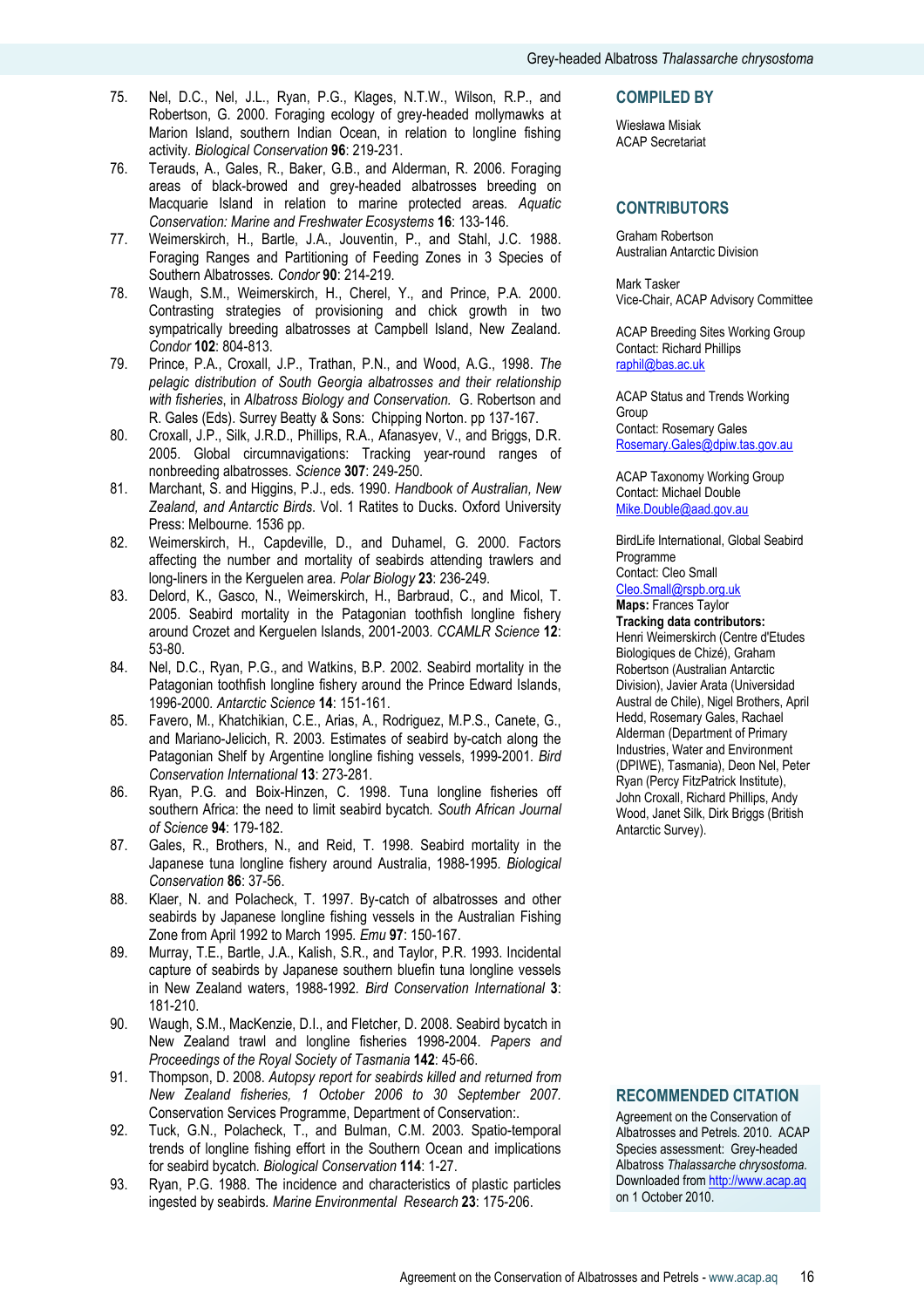# GLOSSARY AND NOTES

# Years.

The "split-year" system is used. Any count (whether breeding pairs or fledglings) made in the austral summer (e.g. of 1993/94) is reported as the second half of this split year (i.e. 1994).

The only species which present potential problems in this respect are *Diomedea* albatrosses, which lay in December-January, but whose fledglings do not depart until the following October-December. In order to keep records of each breeding season together, breeding counts from e.g. December 1993-January 1994 and productivity counts (of chicks/fledglings) of October-December 1994 are reported as 1994.

If a range of years is presented, it should be assumed that the monitoring was continuous during that time. If the years of monitoring are discontinuous, the actual years in which monitoring occurred are indicated.

# (ii) Methods Rating Matrix (based on NZ rating system)

# **MFTHOD**

A Counts of nesting adults (Errors here are detection errors (the probability of not detecting a bird despite its being present during a survey), the "nest-failure error" (the probability of not counting a nesting bird because the nest had failed prior to the survey, or had not laid at the time of the survey) and sampling error).

B Counts of chicks (Errors here are detection error, sampling and nest-failure error. The latter is probably harder to estimate later in the breeding season than during the incubation period, due to the tendency for egg- and chick-failures to show high interannual variability compared with breeding frequency within a species).

C Counts of nest sites (Errors here are detection error, sampling error and "occupancy error" (probability of counting a site or burrow as active despite it's not being used for nesting by birds during the season).

D Aerial-photo (Errors here are detection errors, nest-failure error, occupancy error and sampling error (error associated with counting sites from photographs), and "visual obstruction bias" - the obstruction of nest sites from view, always underestimating numbers).

E Ship- or ground- based photo (Errors here are detection error, nest-failure error, occupancy error, sampling error and "visual obstruction bias" (the obstruction of nest sites from view from low-angle photos, always underestimating numbers)

- F Unknown
- G Count of eggs in subsample population
- H Count of chicks in subsample population and extrapolation (chicks x breeding success no count of eggs)

# **RELIABILITY**

- 1 Census with errors estimated
- 2 Distance-sampling of representative portions of colonies/sites with errors estimated
- 3 Survey of quadrats or transects of representative portions of colonies/sites with errors estimated
- 4 Survey of quadrats or transects without representative sampling but with errors estimated
- 5 Survey of quadrats or transects without representative sampling nor errors estimated
- 6 Unknown

#### (iii) Population Survey Accuracy

High Within 10% of stated figure;

Medium Within 50% of stated figure;

Low Within 100% of stated figure (eg coarsely assessed via area of occupancy and assumed density) Unknown

# (iv) Population Trend

Trend analyses were run in TRIM software using the linear trend model with stepwise selection of change points (missing values removed) with serial correlation taken into account but not overdispersion.